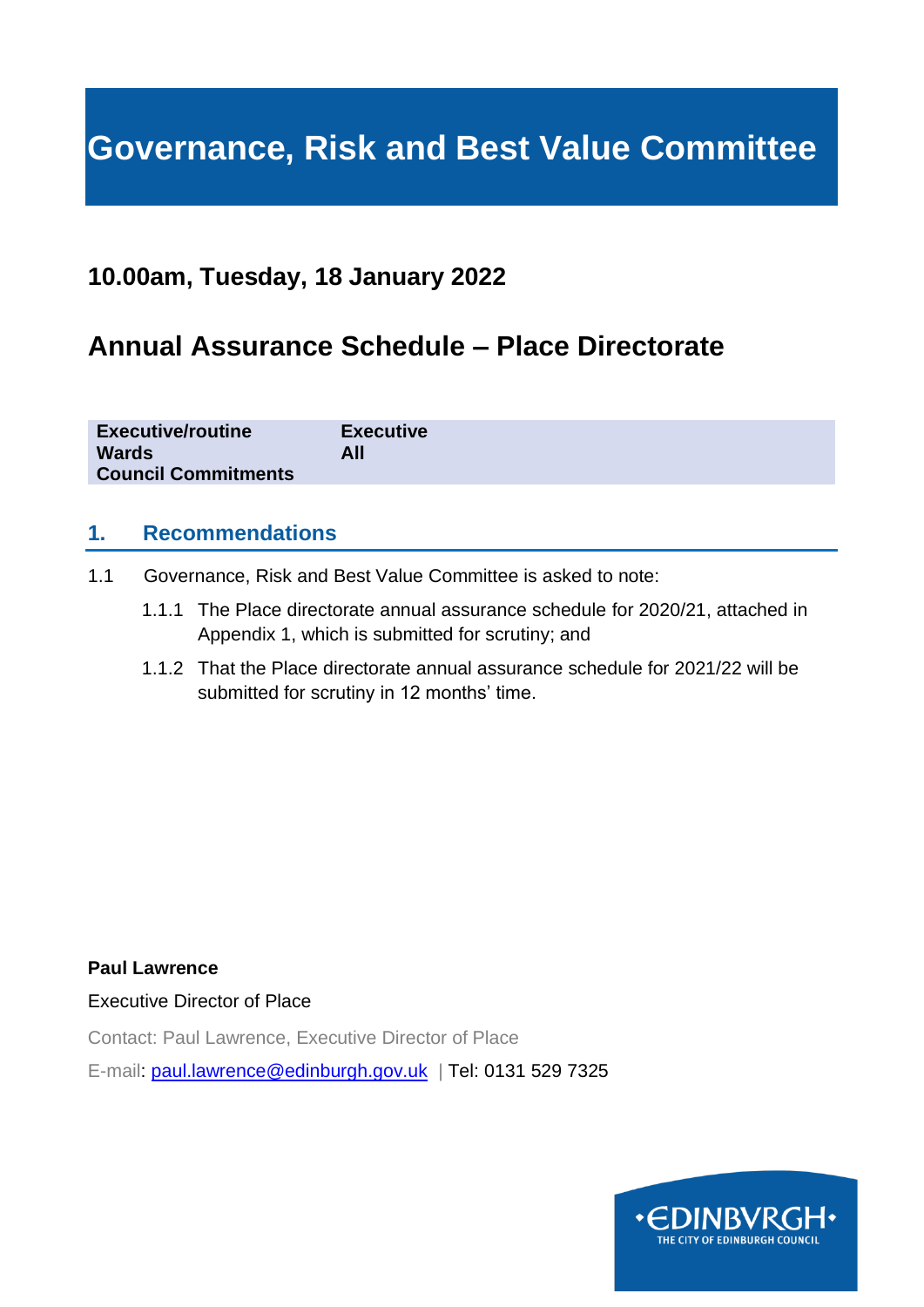**Report**

# **Annual Assurance Schedule – Place Directorate**

### **2. Executive Summary**

2.1 This report presents the Place directorate annual assurance schedule for the financial year 2020/21 for scrutiny.

#### **3. Background**

- 3.1 Each year the City of Edinburgh Council requires that Executive Directors complete Certificates of Assurance that represent their view of the effectiveness and appropriateness of controls in their areas of responsibility. These Certificates support the Annual Governance Statement which is a component part of the authority's Statement of Accounts.
- 3.2 An Assurance Schedule, to help prompt Executive Directors and relevant Service Directors to consider various aspects of their control environment, is circulated in advance of Certificates. The schedule will help highlight any areas of concern.
- 3.3 Improvement actions from the assurance exercise are used to inform the related Corporate Governance Framework Self-assessment exercise. Together both exercises combine to provide a holistic look across the Council's control framework, incorporating both design and application. Both processes will continue to be reviewed in line with feedback.

#### **4. Main report**

- 4.1 The Place Directorate schedule (Appendix 1) was completed and returned to the Democracy, Governance and Resilience Service, after which a Certificate of Assurance was issued. This informed the drafting of the Annual Governance Statement, submitted to Council as part of the 2020/21 Annual Audit report to the Council and the Controller of Audit on [25 November 2021.](https://democracy.edinburgh.gov.uk/documents/s40695/Item%207.4%20-%20City%20of%20Edinburgh%20Council%202020-21%20Annual%20Audit%20Report%20to%20the%20Council%20and%20the%20Controller.pdf)
- 4.2 The Certificates of Assurance require Executive Directors to confirm that:
	- 4.2.1 They have considered the effectiveness of controls in their service area/directorate, including controls in place to mitigate major risks to their service area/directorate's objectives;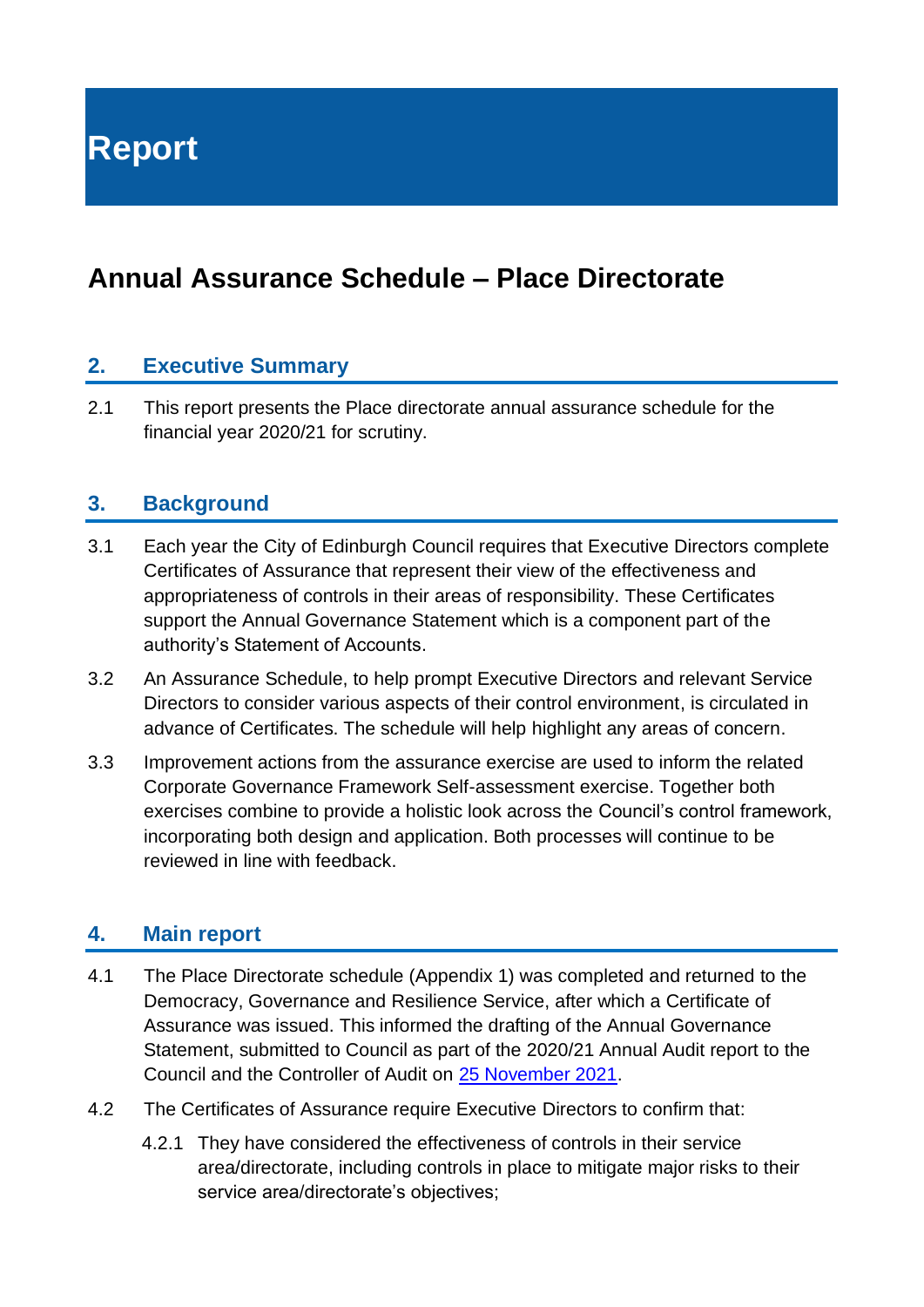- 4.2.2 To the best of their knowledge, appropriate controls are in operation upon which they can place reasonable assurance and that there are no significant matters arising that should be raised specifically in the Annual Governance Statement (or otherwise); and
- 4.2.3 They have identified actions that will be taken to continue improvement.
- 4.3 The schedule is completed by the Executive Director or by a nominated senior manager. Before signing their Certificate of Assurance, the Executive Director should ensure that the schedule has been completed accurately.

### **5. Next Steps**

- 5.1 An improvement plan for the Place Directorate is attached at Appendix 2.
- 5.2 The process will continue to be reviewed in line with feedback to ensure that effective assurance is provided.
- 5.3 Relevant improvement actions will be included in the Corporate Governance Framework Self-Assessment exercise for 2021/22 where there is an impact on the design of the Council's corporate control framework.
- 5.4 The 2021/22 Annual Assurance Schedule will be presented to Governance, Risk and Best Value Committee in 12 months for scrutiny.

#### **6. Financial impact**

- 6.1 The annual assurance process and production of the annual governance statement is contained within relevant service area budgets.
- 6.2 An effective control framework is key in ensuring that the Council is able to achieve Best Value (Economy, Efficiency and Effectiveness) in the stewardship of its resources and delivery of intended outcomes.

### **7. Stakeholder/Community Impact**

- 7.1 The assurance schedule exercise acts as a prompt for service areas to think about good governance and the internal control environment. Action plans support improvements in areas where weaknesses have been identified.
- 7.2 Completed schedules are reviewed by the Democracy, Governance and Resilience Senior Manager and are provided to the Chief Internal Auditor for comment.
- 7.3 The Annual Assurance Schedule template was drafted using input from the Council's subject matter experts. This included contributions from Resilience, Internal Audit, Health and Safety, Governance, Legal Services, Financial Services and Human Resources.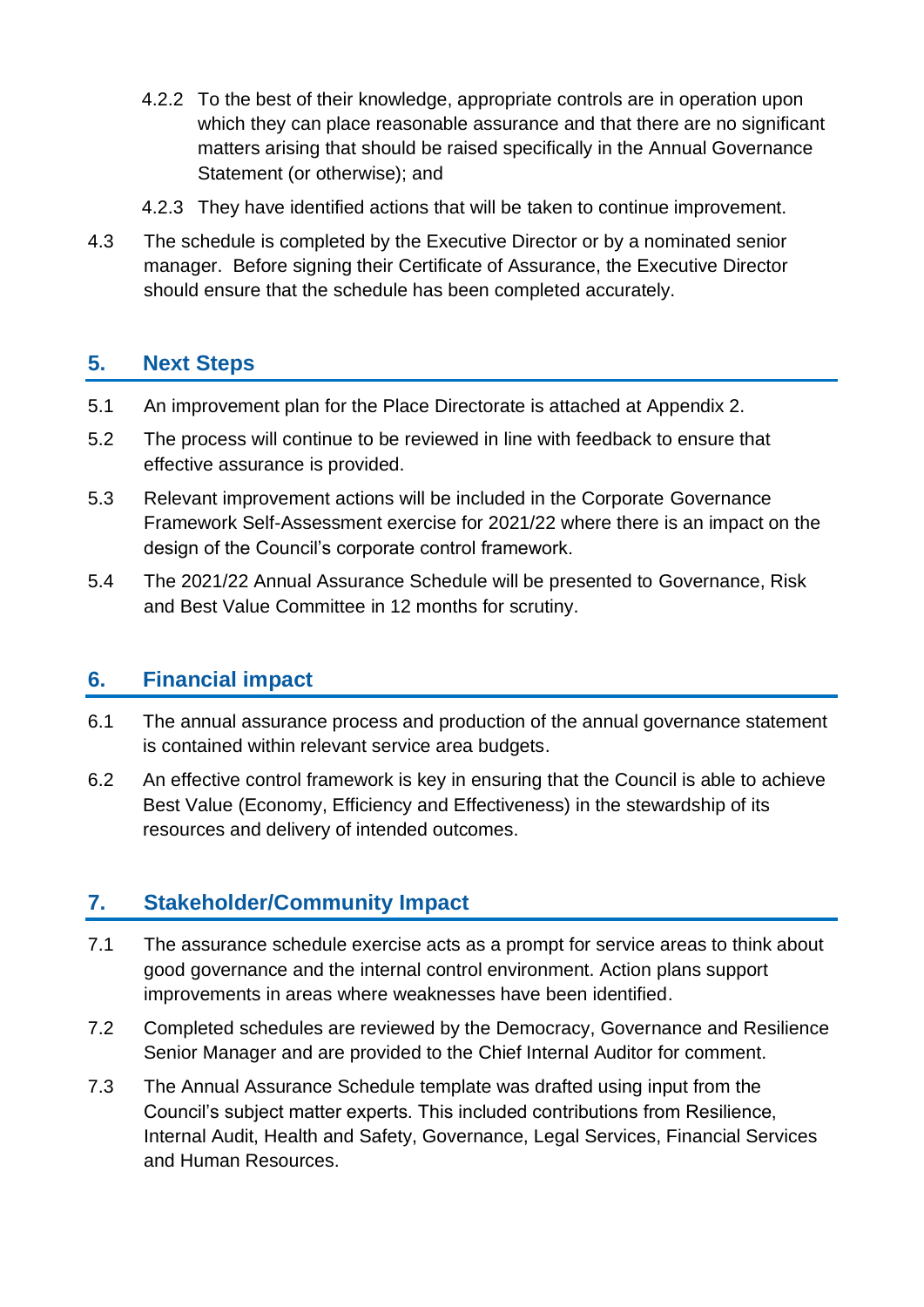7.4 Outcomes and areas of significant control weakness identified in the Corporate Governance Framework Self-assessment Exercise are used to inform the structure and content of assurance schedules through a process of continuous review.

### **8. Background reading/external references**

8.1 None.

### **9. Appendices**

- 9.1 Appendix 1 Place Directorate Annual Assurance Schedule
- 9.2 Appendix 2 Place Directorate Improvement Plan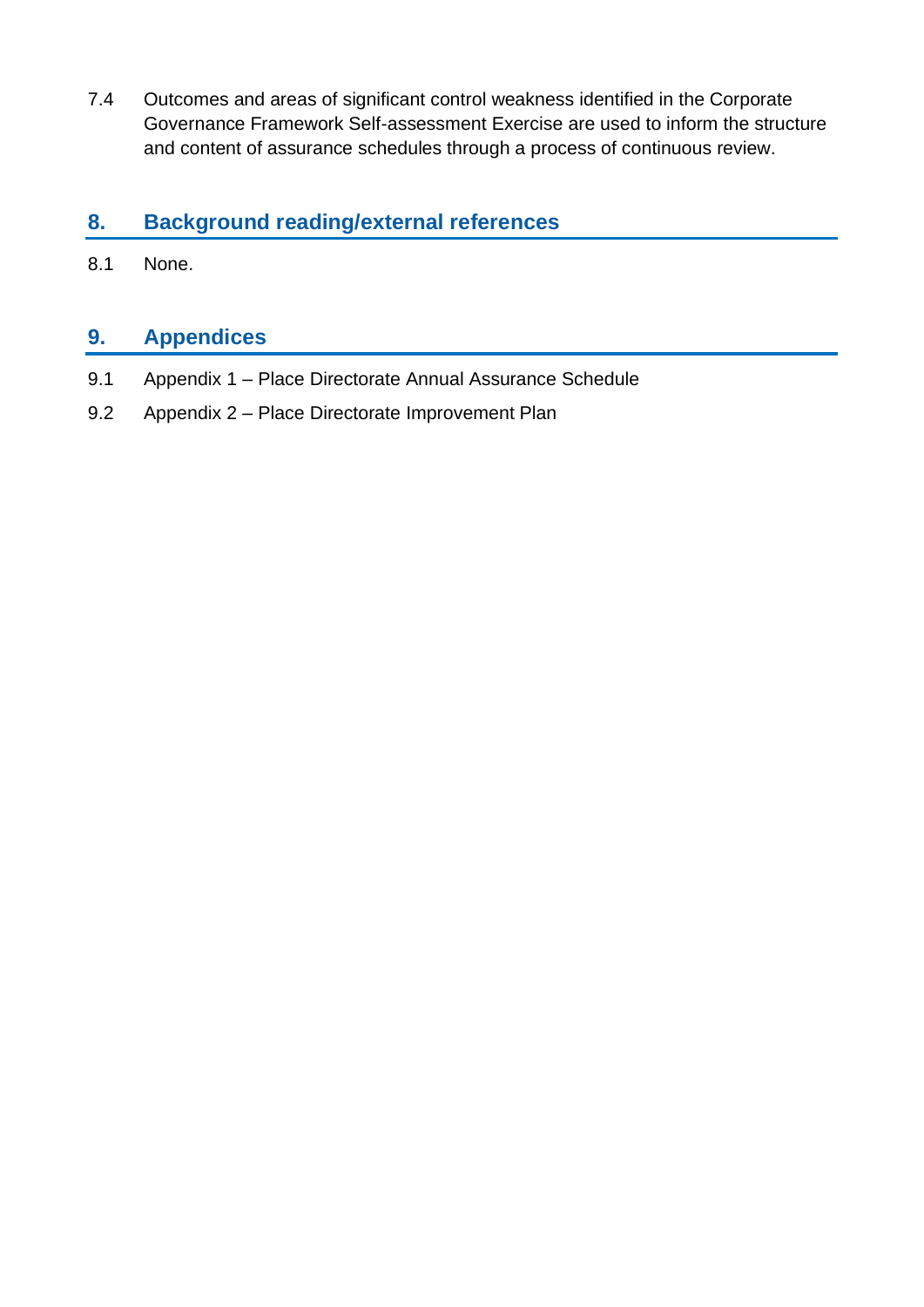|     | <b>Assurance Statement</b>                                                |                      |                                                                                                                    |                                                                                                                                                       |                                                                                                                     |                                                    |  |  |
|-----|---------------------------------------------------------------------------|----------------------|--------------------------------------------------------------------------------------------------------------------|-------------------------------------------------------------------------------------------------------------------------------------------------------|---------------------------------------------------------------------------------------------------------------------|----------------------------------------------------|--|--|
| Ref | Statement                                                                 | Response             |                                                                                                                    |                                                                                                                                                       |                                                                                                                     |                                                    |  |  |
|     | <b>Internal Control Environment</b>                                       | <b>Assessment of</b> | Did your directorate have any issues in this area                                                                  | <b>Extract of Evidence from the Council's Corporate Governance Code</b>                                                                               | Relevant service area controls                                                                                      | <b>Improvement Actions (will auto-populate</b>     |  |  |
|     |                                                                           | Compliance           | during the reporting period? (Please reflect where                                                                 | (Formerly CGF) (for information only)                                                                                                                 |                                                                                                                     | improvement plan tab where you should add          |  |  |
|     |                                                                           |                      | open assurance actions mean that a control weakness                                                                |                                                                                                                                                       |                                                                                                                     | action owner and deadline)                         |  |  |
|     |                                                                           |                      | exists)                                                                                                            |                                                                                                                                                       |                                                                                                                     |                                                    |  |  |
| 1.1 | I have internal controls and procedures in place                          | Partially compliant  | The Council's Chief Internal Auditor's report to                                                                   | Annual Internal Audit Plan (based on most significant risks to the Council)                                                                           | Internal controls and procedures are regularly reviewed                                                             | Services will continue to review internal controls |  |  |
|     | throughout my directorate that are proportionate,                         |                      | Governance Risk and Best Value Committee in August                                                                 | CLT Change Board - programme/project management framework                                                                                             | within service areas and, where appropriate, changes are                                                            | and service performance and to implement           |  |  |
|     | robust, monitored and operate effectively.                                |                      | 2020 for the year ended 31 March 2020 stated that                                                                  | Council Companies/ALEOs - Governance Hub, Observers, annual reporting to<br><b>Executive Committee and GRBV</b>                                       | made to ensure that they are proportionate, robust and                                                              | changes where appropriate. Implementation of       |  |  |
|     |                                                                           |                      | significant improvement was required as significant                                                                | Community planning - Edinburgh Partnership, Community Plan                                                                                            | operate effectively. As improvements are identified,                                                                | audit actions will continue to be progressed,      |  |  |
|     |                                                                           |                      | and/or numerous control weaknesses were identified                                                                 | Contingency planning and business continuity arrangements                                                                                             | implementation of changes are progressed by service<br>managers. Management actions recommended as a result of      | working closely with Internal Audit (or external   |  |  |
|     |                                                                           |                      | in the design and/effectiveness of the control                                                                     | EIJB – scrutiny and accountability arrangements agreed through scheme                                                                                 | Internal Audit reviews are reviewed and updated regularly to                                                        | agencies) as appropriate.                          |  |  |
|     |                                                                           |                      | environment and/or governance and risk managemen<br>frameworks across the Council. The Auditor's report            | Enterprise Risk Management Policy and Risk Management Procedure                                                                                       | ensure that they can be delivered and that the timescales for                                                       |                                                    |  |  |
|     |                                                                           |                      | for 2020/21 is not yet available but based on regular                                                              | External validation/review eg. external audit, independent assurance providers<br>GRBV quarterly scrutiny of top risks                                | completion are realistic timescales. Where issues are                                                               |                                                    |  |  |
|     |                                                                           |                      | updates through 2020/21 and the identification of                                                                  | GRBV scrutiny of CLT risk register, delivery of Internal Audit Plan and of all Internal                                                               | identified, these are updated on TeamCentral and/or are                                                             |                                                    |  |  |
|     |                                                                           |                      | additional resource requirements to support the                                                                    | Audit reports                                                                                                                                         | discussed with Internal Audit colleagues. In 2020/21,                                                               |                                                    |  |  |
|     |                                                                           |                      | Council's approach to governance, it is anticipated tha                                                            | Health and safety audits                                                                                                                              | additional support was provided to service managers to                                                              |                                                    |  |  |
|     |                                                                           |                      | the conclusion for 2020/21 will be that there are still                                                            | Informal and formal reviews eg. internal audit, quality assurance audits<br>Overdue audit recommendations report monthly to CLT and quarterly to GRBV | progress overdue Internal Audit actions and, although not all                                                       |                                                    |  |  |
|     |                                                                           |                      | improvements to be made. 2020/21 has been an                                                                       | Policies that mitigate risks eg. Anti-bribery, Fraud Prevention, Whistleblowing                                                                       | actions were completed in line with the original<br>implementation date, progress was made and recorded and         |                                                    |  |  |
|     |                                                                           |                      | exceptional year for Council operations as services                                                                | Quarterly corporate risks scrutinised at CLT                                                                                                          | engagement with Internal Audit colleagues continued.                                                                |                                                    |  |  |
|     |                                                                           |                      | have adapted in ressponse to the global COVID-19<br>pandemic and in Place, this has meant changing the             | Quarterly Risk and Assurance Committees<br>Regular 121 meetings between the Council's Chief Executive and the Chief Executives                        | Actions arising from external reviews are progressed in                                                             |                                                    |  |  |
|     |                                                                           |                      | way in which services are delivered. Despite this, 17                                                              | of key ALEOs                                                                                                                                          | accordance with the agreement made with the external                                                                |                                                    |  |  |
|     |                                                                           |                      | internal audit management actions were closed in                                                                   | Report template and guidance - section on risks                                                                                                       | organisation. In 2020/21 the Transport and Environment                                                              |                                                    |  |  |
|     |                                                                           |                      | year, a further 11 were implemented and, although                                                                  | Reporting/review/monitoring at all levels - committee, CLT, SMTs, service level                                                                       | Committee approved Improvement Plans for Roads and                                                                  |                                                    |  |  |
|     |                                                                           |                      | evidence was provided to Internal Audit for other                                                                  | Risk Appetite Statement                                                                                                                               | Transport Infrastructure and Network Management and                                                                 |                                                    |  |  |
|     |                                                                           |                      | actions, there is further work to do to verify this and/or                                                         | <b>Risk Management Groups</b><br>Risk management policies and strategies (eg procurement, standing orders, project                                    | Enforcement and regular updates were presented to                                                                   |                                                    |  |  |
|     |                                                                           |                      | to fully complete the action agreed. Additional                                                                    | management, health and safety, information governance)                                                                                                | Planning and Housing Homelessness and Fair Work                                                                     |                                                    |  |  |
| 1.2 | I have controls and procedures in place to manage the Partially compliant |                      | zovernance forums and service activities were<br>Internal Audit findings in respect of procurement                 | Risk Management Procedure                                                                                                                             | Committees on progress with improvements in those service<br>Agreements, funding agreements, Shareholder Agreements | Place will continue to implement management        |  |  |
|     | risks in delivering services through council companies,                   |                      | arrangements across the Council have identified                                                                    | Risk management tools                                                                                                                                 | and in other service delivery agreements. A monitoring                                                              | actions arising from Internal Audit findings and   |  |  |
|     | partners and third parties.                                               |                      | possible weaknesses in the governance arrangements                                                                 | Schools assurance programme<br>Shareholder or service level agreements                                                                                | officer is identified for each organisation and reviews of                                                          | will address any weaknesses identified in service  |  |  |
|     |                                                                           |                      | for third party contracts and in arrangements for                                                                  | Team Central - monitoring implementation of audit recommendations                                                                                     | service delivery are carried out as per the agreement. For                                                          | processes and procedures (e.g. from changes        |  |  |
|     |                                                                           |                      | governance of ICT contracts. Place are working hard to Training, eLearning and workshops for staff and members     |                                                                                                                                                       | Council ALEOs and some funded organisations, a Council                                                              | implemented as a result of reviews of arms         |  |  |
|     |                                                                           |                      | ensure that adequate, proportionate arrangements are $ $ Wide ranging internal and external counter fraud activity |                                                                                                                                                       | Officer act as Observer to the Board. For procurement                                                               | length company governance, legislative or          |  |  |
|     |                                                                           |                      | in place, working closely with Procurement, ICT and                                                                |                                                                                                                                                       | contracts, contract managers have been identified and                                                               | internal process changes).                         |  |  |
|     |                                                                           |                      | Internal Audit colleagues as required.                                                                             |                                                                                                                                                       | arrangements are in place to review service delivery and                                                            |                                                    |  |  |
|     |                                                                           |                      |                                                                                                                    |                                                                                                                                                       | contract arrangements regularly. Regular reviews of the<br>Council's Contract Register and waivers are undertaken   |                                                    |  |  |
|     |                                                                           |                      |                                                                                                                    |                                                                                                                                                       | jointly by services and procurement and these are reported                                                          |                                                    |  |  |
| 1.3 | My internal controls and procedures and their                             | Compliant            | The findings of service area, internal audit or external                                                           |                                                                                                                                                       |                                                                                                                     |                                                    |  |  |
|     | effectiveness are regularly reviewed and the last                         |                      | scrutiny have not identified any weaknesses in Place's                                                             |                                                                                                                                                       |                                                                                                                     |                                                    |  |  |
|     | review did not identify any weaknesses that could have                    |                      | internal controls which would have an impact on the                                                                |                                                                                                                                                       |                                                                                                                     |                                                    |  |  |
|     | an impact on the Annual Accounts.                                         |                      | Annual Accounts.                                                                                                   |                                                                                                                                                       |                                                                                                                     |                                                    |  |  |
|     |                                                                           |                      |                                                                                                                    |                                                                                                                                                       |                                                                                                                     |                                                    |  |  |
|     |                                                                           |                      |                                                                                                                    |                                                                                                                                                       |                                                                                                                     |                                                    |  |  |
|     |                                                                           |                      |                                                                                                                    |                                                                                                                                                       | See 1.1 and 1.2. The improvements identified have not                                                               |                                                    |  |  |
|     |                                                                           |                      |                                                                                                                    |                                                                                                                                                       | identified any weaknesses that could have an impact on the                                                          |                                                    |  |  |
|     |                                                                           |                      |                                                                                                                    |                                                                                                                                                       | Annual Accounts.                                                                                                    |                                                    |  |  |
| 1.4 | The monitoring process applied to funding/operating                       | Compliant            | The monitoring process has not idenetified any                                                                     |                                                                                                                                                       |                                                                                                                     |                                                    |  |  |
|     | agreements has not identified any problems that could                     |                      | problems which could have an impact on Annual or                                                                   |                                                                                                                                                       | Council ALEOs have confirmed compliance with the                                                                    |                                                    |  |  |
|     | have an impact on Annual or Group Accounts.                               |                      | Group Accounts.                                                                                                    |                                                                                                                                                       | funding/operating agreements in place and the financial                                                             |                                                    |  |  |
|     |                                                                           |                      |                                                                                                                    |                                                                                                                                                       | arrangements for good governance. This has been confirmed                                                           |                                                    |  |  |
|     |                                                                           |                      |                                                                                                                    |                                                                                                                                                       | by the Observer to each Board. The Board of Marketing                                                               |                                                    |  |  |
|     |                                                                           |                      |                                                                                                                    |                                                                                                                                                       | Edinburgh has confirmed that the annual accounts for                                                                |                                                    |  |  |
|     |                                                                           |                      |                                                                                                                    |                                                                                                                                                       | 2019/20 have not yet been submitted to Companies House                                                              |                                                    |  |  |
|     |                                                                           |                      |                                                                                                                    |                                                                                                                                                       | and that this is being addressed as a priority. Board                                                               |                                                    |  |  |
|     |                                                                           |                      |                                                                                                                    |                                                                                                                                                       | Observers and other officers will continue to work ALEO                                                             |                                                    |  |  |
|     |                                                                           |                      |                                                                                                                    |                                                                                                                                                       | Boards and externally funded organisations to ensure                                                                |                                                    |  |  |
|     |                                                                           |                      |                                                                                                                    |                                                                                                                                                       | compliance with the Council and legislative governance<br>requirements.                                             |                                                    |  |  |
|     | <b>Risk and Resilience</b>                                                | <b>Assessment of</b> | Did your directorate have any issues in this area                                                                  | <b>Extract of Evidence from the Council's Corporate Governance Code</b>                                                                               | Relevant service area controls                                                                                      | <b>Improvement Actions (will auto-populate</b>     |  |  |
|     |                                                                           | <b>Compliance</b>    | during the reporting period? (Please reflect where                                                                 | (Formerly CGF) (for information only)                                                                                                                 |                                                                                                                     | improvement plan tab where you should add          |  |  |
|     |                                                                           |                      | open assurance actions mean that a control weakness                                                                |                                                                                                                                                       |                                                                                                                     | action owner and deadline)                         |  |  |
|     |                                                                           |                      | exists)                                                                                                            |                                                                                                                                                       |                                                                                                                     |                                                    |  |  |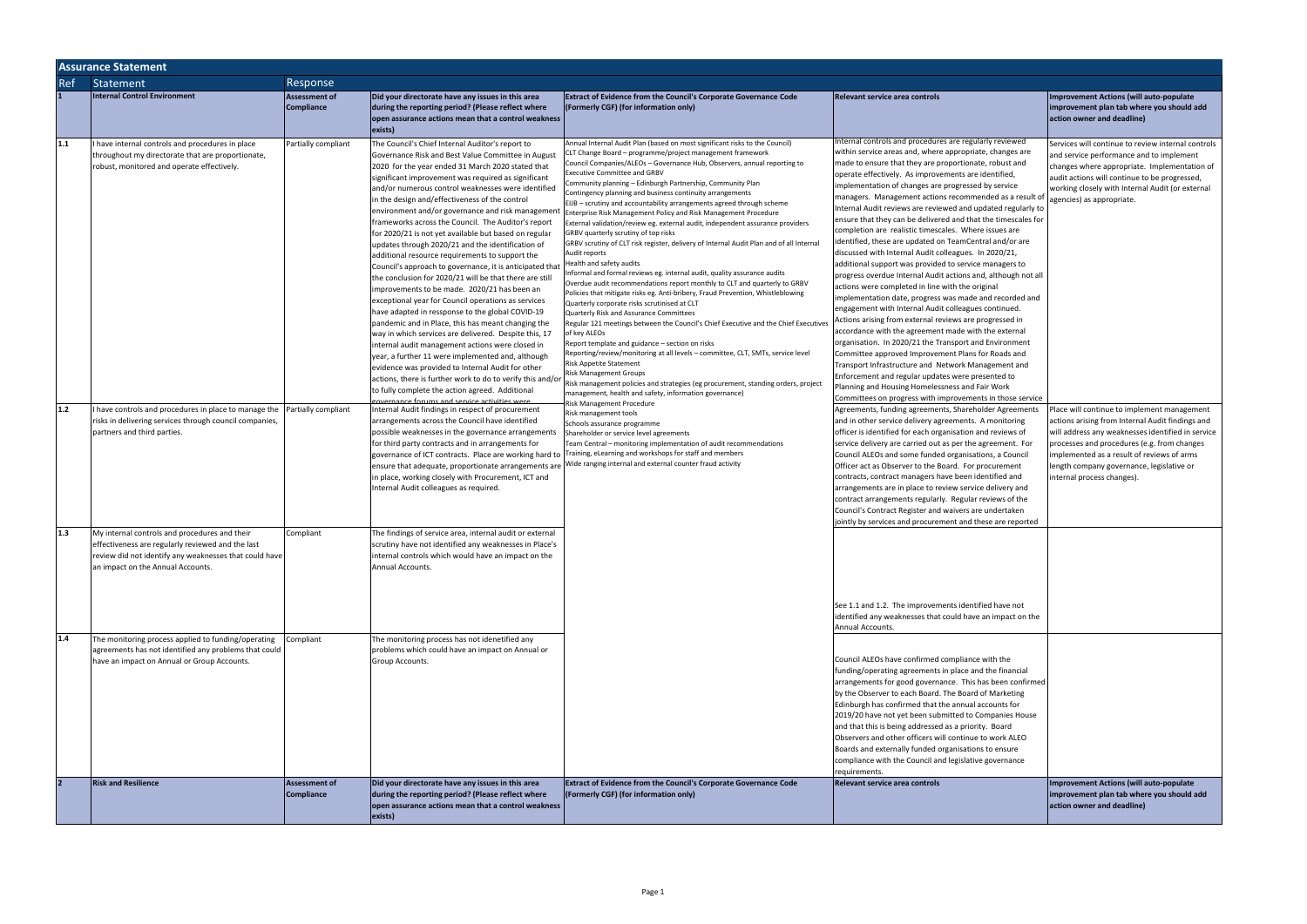| 2.1   | have risk management arrangements in place to<br>identify the key risks to my directorate (and the<br>Council).                                                                                                                                                                                                                                                                          | Compliant                                 | An audit of the Council's governance of risk has<br>identified improvements required in the governance o<br>risk. A new risk appetite and enterprise risk<br>management framework has been approved and is<br>being prepared for implementation across the Council<br>Place is working with the Corporate Risk Team on the<br>development and implementation of this. | <b>Budget Planning</b><br>CLT Change Board - programme/project management framework<br>CLT scrutiny<br>Contingency planning and business continuity arrangements<br>Council Business Plan<br>Enterprise Risk Management Policy<br>GRBV quarterly scrutiny of top risks<br>Health and safety audits<br>Internal and external audits<br>Internal Audit Plan development considers top risks<br>Leader's induction includes Risk Management<br>Quarterly corporate risks scrutinised at CLT<br><b>Quarterly Risk and Assurance Committees</b><br>Report template and guidance - section on risks<br>Reporting/review/monitoring at all levels – committee, CLT, SMTs, service level<br>Risk Appetite Statement<br><b>Risk Management Groups</b><br>Risk management policies and strategies (eg procurement, standing orders, project<br>management, health and safety, information governance) | Risk registers are retained in service areas for operational<br>and project risks, as appropriate to the service activities.<br>These risks are regularly reviewed and registers updated as<br>appropriate. Place SMT regularly reviews its risk register,<br>making changes as appropriate and considers<br>new/emerging/escalated risks. Place SMT also considers if<br>any Place risks also apply corporately or if they would have a<br>significant impact on the Council's level of risk with escalation<br>of anything appropriate. In 2020/21, a corporate risk forum<br>was established in response to COVID-19 and a dedicated risk<br>register was maintained within Place from April - September<br>2020, when this was integrated into the Place Risk Register.<br>Place is represented on the Council Risk Forum. | Roll-out of the new risk approach across the<br>Council, working closely with Corporate Risk<br>Team.                                                                                                        |
|-------|------------------------------------------------------------------------------------------------------------------------------------------------------------------------------------------------------------------------------------------------------------------------------------------------------------------------------------------------------------------------------------------|-------------------------------------------|-----------------------------------------------------------------------------------------------------------------------------------------------------------------------------------------------------------------------------------------------------------------------------------------------------------------------------------------------------------------------|---------------------------------------------------------------------------------------------------------------------------------------------------------------------------------------------------------------------------------------------------------------------------------------------------------------------------------------------------------------------------------------------------------------------------------------------------------------------------------------------------------------------------------------------------------------------------------------------------------------------------------------------------------------------------------------------------------------------------------------------------------------------------------------------------------------------------------------------------------------------------------------------|--------------------------------------------------------------------------------------------------------------------------------------------------------------------------------------------------------------------------------------------------------------------------------------------------------------------------------------------------------------------------------------------------------------------------------------------------------------------------------------------------------------------------------------------------------------------------------------------------------------------------------------------------------------------------------------------------------------------------------------------------------------------------------------------------------------------------------|--------------------------------------------------------------------------------------------------------------------------------------------------------------------------------------------------------------|
| $2.2$ | I have effective controls and procedures in place to<br>record and manage the risks identified above to a<br>tolerable level or actions are put in place to mitigate<br>and manage the risk.                                                                                                                                                                                             | Compliant                                 |                                                                                                                                                                                                                                                                                                                                                                       | Risk Management Procedure<br>Risk management tools<br>Schools assurance programme<br>Service Planning<br>Training, eLearning and workshops for staff and members                                                                                                                                                                                                                                                                                                                                                                                                                                                                                                                                                                                                                                                                                                                            | See 2.1 above. The Place directorate uses the previous<br>corporate risk register template for recording risks, controls<br>and measures required to address identified risks.                                                                                                                                                                                                                                                                                                                                                                                                                                                                                                                                                                                                                                                 |                                                                                                                                                                                                              |
| 2.3   | The robustness and effectiveness of my risk<br>management arrangements is regularly reviewed and<br>the last review did not identify any weaknesses that<br>could have an impact on the Annual Accounts.                                                                                                                                                                                 | Compliant                                 | See note above at 2.1                                                                                                                                                                                                                                                                                                                                                 |                                                                                                                                                                                                                                                                                                                                                                                                                                                                                                                                                                                                                                                                                                                                                                                                                                                                                             | An annual review of the robustness and effectiveness of the<br>risk management arrangements in Place has not identified<br>any weaknesses which could have an impact on the Annual<br>Accounts.                                                                                                                                                                                                                                                                                                                                                                                                                                                                                                                                                                                                                                | See note at 2.1 above.                                                                                                                                                                                       |
| 2.4   | There is appropriate escalation/communication to the<br>directorate Risk Committee and CLT Risk Committee (as<br>appropriate) of significant issues, risks and weaknesses<br>in risk management.                                                                                                                                                                                         | Compliant                                 | See note above at 2.1                                                                                                                                                                                                                                                                                                                                                 |                                                                                                                                                                                                                                                                                                                                                                                                                                                                                                                                                                                                                                                                                                                                                                                                                                                                                             | The Place Directorate regularly reviews service area and<br>directorate risks and has escalated significant risks to the<br>appropriate place (e.g. Place Directorate Risk Register, CLT<br>Risk Register).                                                                                                                                                                                                                                                                                                                                                                                                                                                                                                                                                                                                                    |                                                                                                                                                                                                              |
| 2.5   | have arrangements in place to promote and support<br>the Council's policies and procedures for staff to raise<br>awareness of risk concerns, Council wrongdoing and<br>officer's misconduct.                                                                                                                                                                                             | Compliant                                 |                                                                                                                                                                                                                                                                                                                                                                       |                                                                                                                                                                                                                                                                                                                                                                                                                                                                                                                                                                                                                                                                                                                                                                                                                                                                                             | Risk management is embedded within Place service activities,<br>with Service and Senior Managers ensuring appropriate<br>awareness of risk management arrangements are promoted<br>within service areas. This includes awareness on what to do<br>If Council wrongdoing or officer misconduct are identified (in adequately training and aware of the new                                                                                                                                                                                                                                                                                                                                                                                                                                                                      | Place will continue to work with the Corporate<br>Risk Team to roll-out the new Operational Risk<br>Framework and Project Management Risk<br>Approach to ensure that appropriate staff are                   |
| 2.6   | My directorate has appropriate resilience<br>arrangements in place and my directorate's business<br>continuity plans and arrangements mitigate the<br>business continuity risks facing our essential activities.                                                                                                                                                                         | Compliant                                 | In 2020/21 the directorate resilience arrangements<br>have been adapted and reviewed in response to COVID-<br>19 and adaptations have been made to ensure that<br>essential activities have continued to be delivered                                                                                                                                                 |                                                                                                                                                                                                                                                                                                                                                                                                                                                                                                                                                                                                                                                                                                                                                                                                                                                                                             | The Business Impact Assessment of each service has been<br>reviewed regularly through 2020/21 in response to COVID-19<br>and has been adapted/changed to recognise the impact of<br>the global pandemic. This has changed the BIA assessment of actions is a joint approach between Services and<br>criticality for some services. Services have adapated as<br>required to provide continuity of service where appropriate                                                                                                                                                                                                                                                                                                                                                                                                    | There are outstanding Internal Audit actions from<br>a review of service area business impact<br>assessments. The approach to completing these<br>the Corporate Resilience team. This work will<br>continue. |
|       | <b>Workforce Control</b>                                                                                                                                                                                                                                                                                                                                                                 | <b>Assessment of</b><br><b>Compliance</b> | Did your directorate have any issues in this area<br>during the reporting period? (Please reflect where<br>open assurance actions mean that a control weakness<br>exists)                                                                                                                                                                                             | Extract of Evidence from the Council's Corporate Governance Code<br>(Formerly CGF) (for information only)                                                                                                                                                                                                                                                                                                                                                                                                                                                                                                                                                                                                                                                                                                                                                                                   | Relevant service area controls                                                                                                                                                                                                                                                                                                                                                                                                                                                                                                                                                                                                                                                                                                                                                                                                 | <b>Improvement Actions (will auto-populate</b><br>improvement plan tab where you should add<br>action owner and deadline)                                                                                    |
| 3.1   | I have arrangements in place to ensure compliance<br>with payroll policies, overtime controls, absence<br>management and performance e.g. home/remote<br>working.                                                                                                                                                                                                                        | Compliant                                 |                                                                                                                                                                                                                                                                                                                                                                       | 360 reviews<br>Annual Internal Audit Plan (based on most significant risks to the Council)<br>Employee Assistance Programme<br>Employee Engagement<br>External validation/review eg. external audit, independent assurance providers<br>Financial benefits (credit union, season ticket loans, car benefit scheme, pension<br>schemes)                                                                                                                                                                                                                                                                                                                                                                                                                                                                                                                                                      | The Place Directorate operates compliantly within the<br>Council's payroll, absence management and performance<br>policies. Additional overtime controls are in place to ensure<br>that this is appropriately authorised and that claims are made<br>timeously. Support has continued to be provided to<br>managers dealing with employee absences, a list of pre-                                                                                                                                                                                                                                                                                                                                                                                                                                                             |                                                                                                                                                                                                              |
| 3.2   | have robust controls in place to ensure that statutory Compliant<br>workforce requirements are met, including the<br>management of off-payroll workers/contractors<br>(including agency workers and consultants), ensuring<br>approved framework contracts have been used and<br>that those engaged are wholly compliant with the<br>provisions of IR35 Council guidance and procedures. |                                           |                                                                                                                                                                                                                                                                                                                                                                       | Funding scheme for professional qualifications<br>HR Policies (Absence Management, Stress Management, Avoidance of Bullying and<br>Harassment, Equal Treatment)<br>Informal and formal reviews eg. internal audit, quality assurance audits<br>Inspiring Talent Programme<br>Internal and External training opportunities<br>Leader Induction and Essential Learning<br>Leadership Development Programme- Future, Engage, Deliver<br>Managing Attendance Training for managers<br>Occupational Health service<br><b>Contract Contract</b>                                                                                                                                                                                                                                                                                                                                                   | The Place Directorate operates compliantly within the<br>Council arrangemenst for statutory workforce controls,<br>including complying with Government requirements (such as<br>IR35) where these are relevant to operational arrangements<br>for service delivery.                                                                                                                                                                                                                                                                                                                                                                                                                                                                                                                                                            |                                                                                                                                                                                                              |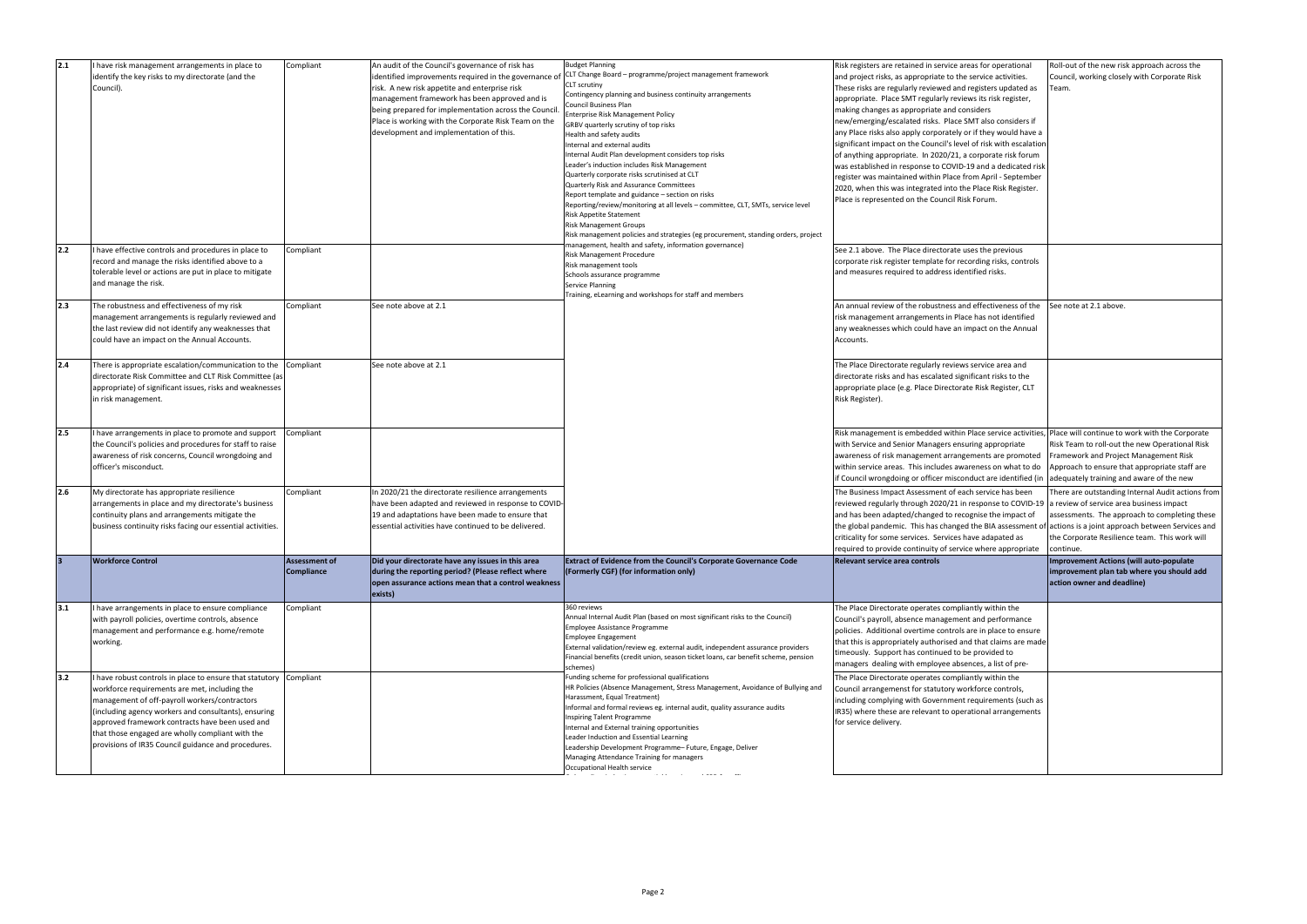| 3.3 | ensure compliance with the Council's HR policies and Compliant<br>procedures across all of my service areas, eg. that                                                                                                            |                                    |                                                                                                                                                                                                                                                                                                                                                                                                   | Onboarding, induction essential learning and CPD for officers<br>Open framework agreement for Learning and Development<br>People Strategy                                                                                                                                                                                                                                                                                                                                                                                            | The Place Directorate operates compliantly with the Council's<br>HR policies and procedures and works closely with the HR                                                                                                                                                                                                                                                                                                                                                                                                                                                                                                                                                                                                                                                                                                                                                                                                                                                                                       |                                                                                                                                                                                                                                                                                                                                         |
|-----|----------------------------------------------------------------------------------------------------------------------------------------------------------------------------------------------------------------------------------|------------------------------------|---------------------------------------------------------------------------------------------------------------------------------------------------------------------------------------------------------------------------------------------------------------------------------------------------------------------------------------------------------------------------------------------------|--------------------------------------------------------------------------------------------------------------------------------------------------------------------------------------------------------------------------------------------------------------------------------------------------------------------------------------------------------------------------------------------------------------------------------------------------------------------------------------------------------------------------------------|-----------------------------------------------------------------------------------------------------------------------------------------------------------------------------------------------------------------------------------------------------------------------------------------------------------------------------------------------------------------------------------------------------------------------------------------------------------------------------------------------------------------------------------------------------------------------------------------------------------------------------------------------------------------------------------------------------------------------------------------------------------------------------------------------------------------------------------------------------------------------------------------------------------------------------------------------------------------------------------------------------------------|-----------------------------------------------------------------------------------------------------------------------------------------------------------------------------------------------------------------------------------------------------------------------------------------------------------------------------------------|
|     | recruitment and selection is only undertaken by<br>appropriately trained individuals and is fully compliant<br>with vacancy approvals and controls.                                                                              |                                    |                                                                                                                                                                                                                                                                                                                                                                                                   | Performance Management Framework (Performance Conversations)<br>Policies that mitigate risks eg. Anti-bribery, Fraud Prevention, Whistleblowing<br>Regular reporting including Health & Safety Performance, absence levels<br>Staff benefits (enhanced entitlements leave entitlement, flexible working options,<br>childcare vouchers, ride to work scheme, premium benefits scheme)<br>Wide ranging internal and external counter fraud activity<br>Wider Leadership Team (incl. Learning Sets)<br>Wider Leadership Team programme | Business Partner and Consultancy teams to ensure<br>compliance is maintained. The Place HR Business Partner has<br>a standing invitation to and opportunity to update managers<br>at Place SMT meetings and provides regular reports on<br>compliance with corporate policies and procedures and<br>provides updates on changes as these arise. The Place<br>directorate has maintained a small number of pre-approved<br>posts which automatically progress through the recruitment                                                                                                                                                                                                                                                                                                                                                                                                                                                                                                                            |                                                                                                                                                                                                                                                                                                                                         |
|     |                                                                                                                                                                                                                                  |                                    |                                                                                                                                                                                                                                                                                                                                                                                                   |                                                                                                                                                                                                                                                                                                                                                                                                                                                                                                                                      | process but all other vacancies are scrutinised by service<br>manager, Head of Service and Executive Director and only<br>those essential are progressed to the Council's Workforce<br>Control Panel for approval. All recruitment is undertaken in<br>accordance with the Council's procedures, utilising Talentlink                                                                                                                                                                                                                                                                                                                                                                                                                                                                                                                                                                                                                                                                                           |                                                                                                                                                                                                                                                                                                                                         |
| 3.4 | I have robust controls in place to manage new starts,<br>movers and leavers, including induction and<br>mandatory training, IT systems security (access and<br>removal) and access to buildings and service users'<br>homes.     | Partially compliant                | Internal Audit have identified weaknesses in the<br>Council's systems for access rights. A new User<br>management Framework working group has been<br>established and Place will be represented on this.<br>Further, in the processing of leavers access to the<br>Council's fuel system an issue has been identified in<br>the data provided. This issue is in the process of being<br>resolved. |                                                                                                                                                                                                                                                                                                                                                                                                                                                                                                                                      | A corporate approach to new appointments (whether new<br>starts or moving within the organisation) is in place to ensure<br>that a consistent induction to the organisation is provided.<br>Within services, induction arrangements are determined by<br>the needs of the role. An essential training matrix for the<br>Directorate is in place and training plans have been<br>implemented to ensure that essential training is delivered at<br>the appropriate time as required. The Directorate complies<br>with the Council's IT Systems security processes and all<br>requests for building access are approved by the appropriate<br>manager. For those entering service user's homes, additional<br>checks are carried out through Disclosure Scotland and are<br>updated in accordance with legislation. Appropriate<br>identification is provided to people visiting service user<br>homes. Place has reviewed the Oracle Hierarchy as part of<br>the regular review of system access and permissions. | Place will address the identified weaknesses in<br>the Council's systems for access rights by<br>participating in the new User management<br>Framework working group. Place will work with<br>HR colleagues to resolve the data issue for<br>leavers to ensure that this does not continue to<br>affect any Place systems or processes. |
| 3.5 | I have arrangements in place to manage staff health<br>and wellbeing; ensuring that sickness absence, referral<br>to occupational health and stress risk assessments is<br>managed in compliance with the Council's HR policies. | Compliant                          |                                                                                                                                                                                                                                                                                                                                                                                                   |                                                                                                                                                                                                                                                                                                                                                                                                                                                                                                                                      | See 3.3 above. In 2020/21, the health and wellbeing of staff<br>has been at the forefront of Directorate communications,<br>with additional support offered to colleagues where<br>appropriate. Wellbeing has also been prioritised corporately<br>with regular wellbeing events taking place. Place colleagues<br>have actively participated in these.                                                                                                                                                                                                                                                                                                                                                                                                                                                                                                                                                                                                                                                         |                                                                                                                                                                                                                                                                                                                                         |
| 3.6 | I ensure compliance with essential training<br>requirements and support learning and development<br>appropriately, including professional CPD<br>requirements.                                                                   | Compliant                          |                                                                                                                                                                                                                                                                                                                                                                                                   |                                                                                                                                                                                                                                                                                                                                                                                                                                                                                                                                      | An essential training matrix is in place for the directorate and<br>is reviewed annually. Essential training is provided in<br>accordance with the requirements of essential training.<br>Learning and development is supported, within agreed                                                                                                                                                                                                                                                                                                                                                                                                                                                                                                                                                                                                                                                                                                                                                                  |                                                                                                                                                                                                                                                                                                                                         |
| 3.7 | I have arrangements in place to support and manage<br>staff performance e.g. regular 1:1/supervision<br>meetings, performance/spotlight conversations.                                                                           | Compliant                          |                                                                                                                                                                                                                                                                                                                                                                                                   |                                                                                                                                                                                                                                                                                                                                                                                                                                                                                                                                      | The Place Directorate operates within the Council's<br>Performance Management Framework, including 1:1<br>support, team meetings, performance and spotlight<br>conversations as appropriate.                                                                                                                                                                                                                                                                                                                                                                                                                                                                                                                                                                                                                                                                                                                                                                                                                    |                                                                                                                                                                                                                                                                                                                                         |
|     | <b>Council Companies</b>                                                                                                                                                                                                         | <b>Assessment of</b><br>Compliance | Did your directorate have any issues in this area<br>during the reporting period? (Please reflect where<br>open assurance actions mean that a control weakness<br>exists)                                                                                                                                                                                                                         | Extract of Evidence from the Council's Corporate Governance Code<br>(Formerly CGF) (for information only)                                                                                                                                                                                                                                                                                                                                                                                                                            | Relevant service area controls                                                                                                                                                                                                                                                                                                                                                                                                                                                                                                                                                                                                                                                                                                                                                                                                                                                                                                                                                                                  | Improvement Actions (will auto-populate<br>improvement plan tab where you should add<br>action owner and deadline)                                                                                                                                                                                                                      |
| 4.1 | I have arrangements in place for the oversight and<br>monitoring of the Council companies I am responsible<br>for, that give me adequate assurance over their<br>operation and delivery for the Council.                         | Compliant                          |                                                                                                                                                                                                                                                                                                                                                                                                   | Annual Assurance Process (Directorates)<br>Council Companies/ALEOs - Governance Hub, Observers, annual reporting to<br><b>Executive Committee and GRBV</b><br>Regular 121 meetings between the Council's Chief Executive and the Chief Executives<br>of key ALEOs<br>Service Level Agreement Register                                                                                                                                                                                                                                | responsible for has submitted an annual assurance<br>statement, except for Transport for Edinburgh and Edinburgh<br>Trams, and have confirmed compliance with the Council's<br>governance statements. For Edinburgh Trams and Transport<br>for Edinburgh, the statements will follow shortly, once                                                                                                                                                                                                                                                                                                                                                                                                                                                                                                                                                                                                                                                                                                              |                                                                                                                                                                                                                                                                                                                                         |
| 4.2 | I have an appropriate Service Level Agreement, or<br>other appropriate legal agreement, in place for each<br>Arm's Length External Organisation that I am<br>responsible for.                                                    | Compliant                          |                                                                                                                                                                                                                                                                                                                                                                                                   | Shareholder or service level agreements                                                                                                                                                                                                                                                                                                                                                                                                                                                                                              | For each Arms Length External organisation that the Place<br>Directorate is responsible for there is an appropriate legal<br>agreement in place for service operation and delivery. These<br>agreements differ between organisations, depending on the<br>relationship with each company.                                                                                                                                                                                                                                                                                                                                                                                                                                                                                                                                                                                                                                                                                                                       |                                                                                                                                                                                                                                                                                                                                         |
| 15  | <b>Engagement and Consultation</b>                                                                                                                                                                                               | <b>Assessment of</b><br>Compliance | Did your directorate have any issues in this area<br>during the reporting period? (Please reflect where<br>open assurance actions mean that a control weakness<br>exists)                                                                                                                                                                                                                         | <b>Extract of Evidence from the Council's Corporate Governance Code</b><br>(Formerly CGF) (for information only)                                                                                                                                                                                                                                                                                                                                                                                                                     | Relevant service area controls                                                                                                                                                                                                                                                                                                                                                                                                                                                                                                                                                                                                                                                                                                                                                                                                                                                                                                                                                                                  | Improvement Actions (will auto-populate<br>improvement plan tab where you should add<br>action owner and deadline)                                                                                                                                                                                                                      |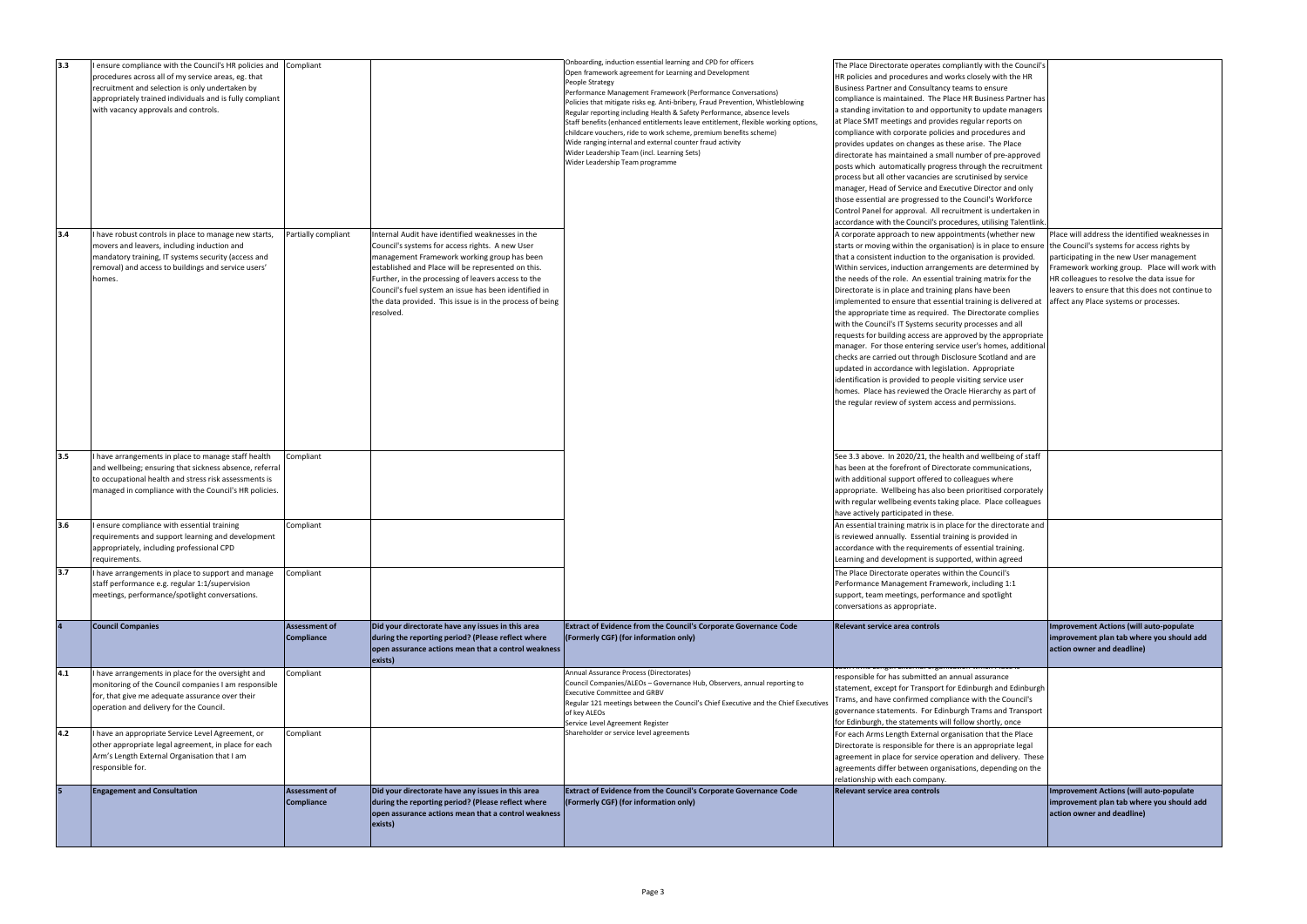| 5.1 | My directorate engages effectively with institutional    | Compliant            |                                                                | <b>Budget consultation</b>                                                      | Effective engagment and consultation tools used by the                                                 |                                                |
|-----|----------------------------------------------------------|----------------------|----------------------------------------------------------------|---------------------------------------------------------------------------------|--------------------------------------------------------------------------------------------------------|------------------------------------------------|
|     | stakeholders, service users and individual citizens,     |                      |                                                                | Business sector forums                                                          | Directorate to gain insight and feedback include: 121                                                  |                                                |
|     |                                                          |                      |                                                                | Community engagement activity                                                   |                                                                                                        |                                                |
|     | applying the council's consultation and engagement       |                      |                                                                |                                                                                 | meetings, community council meetings, local community                                                  |                                                |
|     | standards with evidence that the insights gathered are   |                      |                                                                | Community engagement strategy/policy                                            | events and meetings, drop in events, consultation group                                                |                                                |
|     |                                                          |                      |                                                                | Complaints Improvement Plan                                                     |                                                                                                        |                                                |
|     | used to shape my directorates activities.                |                      |                                                                | Consultation framework                                                          | meetings, Council's Consultation Hub, social media, web                                                |                                                |
|     |                                                          |                      |                                                                | Consultation Hub                                                                | surveys and information, online surveys and stakeholder                                                |                                                |
|     |                                                          |                      |                                                                |                                                                                 | events. The Directorate also gains insight from corporate                                              |                                                |
|     |                                                          |                      |                                                                | Council Change Strategy                                                         |                                                                                                        |                                                |
|     |                                                          |                      |                                                                | Committee Papers Online                                                         | surveys such as Edinburgh's People's survey. In 2020/21, the                                           |                                                |
|     |                                                          |                      |                                                                | Current partnerships eg. Poverty Commission, Tourism Strategy, EIJB, City Deal  | Council implemented changes to its arrangements for                                                    |                                                |
|     |                                                          |                      |                                                                | Edinburgh Partnership (LCCPs, Neighbourhood Networks)                           |                                                                                                        |                                                |
|     |                                                          |                      |                                                                |                                                                                 | consultations and publishing information in response to                                                |                                                |
|     |                                                          |                      |                                                                | Edinburgh People Survey                                                         | COVID-19. Place services have complied with the                                                        |                                                |
|     |                                                          |                      |                                                                | Government partnership working                                                  |                                                                                                        |                                                |
|     |                                                          |                      |                                                                | Have Your Say webpage                                                           | arrangements approved by Policy and Sustainability                                                     |                                                |
|     |                                                          |                      |                                                                |                                                                                 | Committee in this respect. For Planning, the requirements                                              |                                                |
|     |                                                          |                      |                                                                | Multi-agency partnerships                                                       | for publishing weekly lists and neighbour notifications have                                           |                                                |
|     |                                                          |                      |                                                                | Multi-channel methodology eg. social media platform development                 |                                                                                                        |                                                |
|     |                                                          |                      |                                                                | Networks/user groups – eg. Edinburgh Tenants' Federation                        | changed this year but Planning Committee has been kept                                                 |                                                |
|     |                                                          |                      |                                                                | Partnership agreements eg. Police Scotland                                      | updated on this.                                                                                       |                                                |
|     |                                                          |                      |                                                                |                                                                                 |                                                                                                        |                                                |
|     |                                                          |                      |                                                                | Partnership governance arrangements                                             |                                                                                                        |                                                |
|     |                                                          |                      |                                                                | Partnership governance documentation                                            |                                                                                                        |                                                |
|     |                                                          |                      |                                                                | Partnership plans eg. Edinburgh Children's Partnership                          |                                                                                                        |                                                |
|     |                                                          |                      |                                                                | <b>Petitions and Deputations</b>                                                |                                                                                                        |                                                |
|     |                                                          |                      |                                                                |                                                                                 |                                                                                                        |                                                |
| 5.2 | I have arrangements in place throughout my               | Compliant            |                                                                | Policies and procedures (consultation framework)                                | The directorate uses a variety of communication methods to                                             |                                                |
|     |                                                          |                      |                                                                | Poverty Commission                                                              |                                                                                                        |                                                |
|     | directorate to ensure that there are effective           |                      |                                                                | Public participation - deputations and petitions                                | encourage, collect and evaluate views and experiences                                                  |                                                |
|     | communication methods that encourage, collect and        |                      |                                                                | Public sector partnerships                                                      | including customer surveys, feedback questionnaires, social                                            |                                                |
|     |                                                          |                      |                                                                |                                                                                 |                                                                                                        |                                                |
|     | evaluate views and experiences (while ensuring           |                      |                                                                | Publication of Council diary                                                    | media, Consultation Hub, online surveys, meetings and                                                  |                                                |
|     | inclusivity e.g. customer surveys, consultation          |                      |                                                                | Report template - section on consultation                                       | events. Feedback is also regularly received through Elected                                            |                                                |
|     |                                                          |                      |                                                                | Stakeholder group meetings                                                      | Members from citizens. In 2020/21, some communication                                                  |                                                |
|     | procedures, social media presence, etc.) and that these  |                      |                                                                |                                                                                 |                                                                                                        |                                                |
|     | insights are used to inform the work of the directorate. |                      |                                                                | Strategic documentation eg. vision statements, aims, etc.                       | arrangements have changed in response to COVID-19,                                                     |                                                |
|     |                                                          |                      |                                                                | Strategic plans and agreements                                                  | particularly where face to face arrangements were previously                                           |                                                |
|     |                                                          |                      |                                                                | Strategy and Performance Hub                                                    |                                                                                                        |                                                |
|     |                                                          |                      |                                                                | Surveys eg. Edinburgh People Survey, Annual Tenant Survey                       | in place or were planned. Where possible, alternative                                                  |                                                |
| 5.3 | I have appropriate arrangements in place throughout      | Compliant            |                                                                |                                                                                 | The Directorate uses both the Council system and Confirm to                                            |                                                |
|     |                                                          |                      |                                                                | Third sector partnership working eg. EVOC                                       |                                                                                                        |                                                |
|     | my directorate for recording, monitoring and managing    |                      |                                                                | Webcasting of Council and major committees, including subtitles                 | record customer service requests and complaints. Customer                                              |                                                |
|     | customer service complaints and customer satisfaction.   |                      |                                                                |                                                                                 | satisfaction information is gathered differently in each                                               |                                                |
|     |                                                          |                      |                                                                |                                                                                 |                                                                                                        |                                                |
|     |                                                          |                      |                                                                |                                                                                 | service, with some asking for direct feedback and others                                               |                                                |
|     |                                                          |                      |                                                                |                                                                                 | monitoring service requests/complaints/performance data.                                               |                                                |
|     |                                                          |                      |                                                                |                                                                                 |                                                                                                        |                                                |
|     |                                                          |                      |                                                                |                                                                                 | In 2020/21, there was significant feedback on the Spaces for                                           |                                                |
|     |                                                          |                      |                                                                |                                                                                 | People programme which was implemented by Scottish                                                     |                                                |
|     |                                                          |                      |                                                                |                                                                                 | Government to create safe spaces for people to walk, wheel                                             |                                                |
|     |                                                          |                      |                                                                |                                                                                 |                                                                                                        |                                                |
|     |                                                          |                      |                                                                |                                                                                 | or cycle, in response to COVID-19. Arrangements for                                                    |                                                |
|     |                                                          |                      |                                                                |                                                                                 | recording feedback were adapted through the year in                                                    |                                                |
|     |                                                          |                      |                                                                |                                                                                 |                                                                                                        |                                                |
|     |                                                          |                      |                                                                |                                                                                 | response to feedback received.                                                                         |                                                |
|     |                                                          |                      |                                                                |                                                                                 |                                                                                                        |                                                |
|     |                                                          |                      |                                                                |                                                                                 |                                                                                                        |                                                |
|     |                                                          |                      |                                                                |                                                                                 |                                                                                                        |                                                |
|     |                                                          |                      |                                                                |                                                                                 |                                                                                                        |                                                |
|     |                                                          |                      |                                                                |                                                                                 |                                                                                                        |                                                |
|     | I regularly consult and engage with recognised trade     | Compliant            |                                                                |                                                                                 | In 2020/21, the Place Senior Management team has met                                                   |                                                |
|     | unions.                                                  |                      |                                                                |                                                                                 | regularly with the recognised Trade Union representatives at                                           |                                                |
|     |                                                          |                      |                                                                |                                                                                 | our Departmental Joint Consultative Committee (DJCC). The                                              |                                                |
|     |                                                          |                      |                                                                |                                                                                 |                                                                                                        |                                                |
|     |                                                          |                      |                                                                |                                                                                 | frequency of these meetings has varied, and are currently                                              |                                                |
|     |                                                          |                      |                                                                |                                                                                 | monthly. The Place Health Safety and Wellbeing Group has                                               |                                                |
|     |                                                          |                      |                                                                |                                                                                 |                                                                                                        |                                                |
|     |                                                          |                      |                                                                |                                                                                 | also met regularly to focus on the health safety and wellbeing                                         |                                                |
|     |                                                          |                      |                                                                |                                                                                 | of people working within the Directorate. Place Senior                                                 |                                                |
|     |                                                          |                      |                                                                |                                                                                 |                                                                                                        |                                                |
| 6.1 | Policy                                                   | <b>Assessment of</b> | Did your directorate have any issues in this area              | Extract of Evidence from the Council's Corporate Governance Code                | Relevant service area controls                                                                         | <b>Improvement Actions (will auto-populate</b> |
|     |                                                          | Compliance           | during the reporting period? (Please reflect where             | (Formerly CGF) (for information only)                                           |                                                                                                        | improvement plan tab where you should add      |
|     |                                                          |                      |                                                                |                                                                                 |                                                                                                        |                                                |
|     |                                                          |                      | open assurance actions mean that a control weakness            |                                                                                 |                                                                                                        | action owner and deadline)                     |
|     |                                                          |                      | exists)                                                        |                                                                                 |                                                                                                        |                                                |
|     |                                                          |                      |                                                                |                                                                                 |                                                                                                        |                                                |
| 6.1 | I have arrangements in place to ensure all directorate   | Compliant            |                                                                | <b>Annual Assurance Exercise</b>                                                |                                                                                                        |                                                |
|     |                                                          |                      |                                                                |                                                                                 |                                                                                                        |                                                |
|     |                                                          |                      |                                                                | Annual Policy Assurance Statements                                              |                                                                                                        |                                                |
|     | staff are made aware of and fully understand the         |                      |                                                                |                                                                                 |                                                                                                        |                                                |
|     | implications of all relevant existing and new council    |                      |                                                                | Corporate Policy Framework and Toolkit, including consultation and engagement   |                                                                                                        |                                                |
|     | policies and procedures.                                 |                      |                                                                | strategies                                                                      |                                                                                                        |                                                |
|     |                                                          |                      |                                                                | Council Papers Online                                                           |                                                                                                        |                                                |
|     |                                                          |                      |                                                                |                                                                                 |                                                                                                        |                                                |
|     |                                                          |                      |                                                                | Employee policy refresher arrangements, process workshops and communications    |                                                                                                        |                                                |
| 6.2 | I have arrangements in place for the annual review of    | Partially compliant  | In 2020/21, in response to Internal Audit findings on          | Information Governance framework                                                | In 2020/21, Transport and Environment Committee approved To implement the management actions from the  |                                                |
|     | policies owned by my directorate, via the relevant       |                      | the Council's Policy Management Framework, a review            | <b>Policy Register</b>                                                          | minor changes to the Waste and Cleansing Policies and a new Policy Management Framework and Registrars |                                                |
|     |                                                          |                      |                                                                | Report template and guidance (incorporating adherence to commitments and policy |                                                                                                        | Internal Audit.                                |
|     | executive committee, to ensure these comply with the     |                      | of the register was completed and out of date policies         |                                                                                 | City Mobility Plan was approved (replacing a number of the                                             |                                                |
|     | Council's policy framework.                              |                      | and documents which do not meet the Council's                  | implications)                                                                   | Council's Transport Policies). The full impact of the new City                                         |                                                |
|     |                                                          |                      | definition of a policy have been removed. A review of          |                                                                                 | Mobility Plan on the Policy Register is still be considered. A                                         |                                                |
|     |                                                          |                      |                                                                |                                                                                 |                                                                                                        |                                                |
|     | <b>Governance and Compliance</b>                         | <b>Assessment of</b> | Did your directorate have any issues in this area              | Extract of Evidence from the Council's Corporate Governance Code                | <b>Relevant service area controls</b>                                                                  | Improvement Actions (will auto-populate        |
|     |                                                          | Compliance           | during the reporting period? (Please reflect where             | (Formerly CGF) (for information only)                                           |                                                                                                        | improvement plan tab where you should add      |
|     |                                                          |                      |                                                                |                                                                                 |                                                                                                        |                                                |
|     |                                                          |                      | open assurance actions mean that a control weakness<br>exists) |                                                                                 |                                                                                                        | action owner and deadline)                     |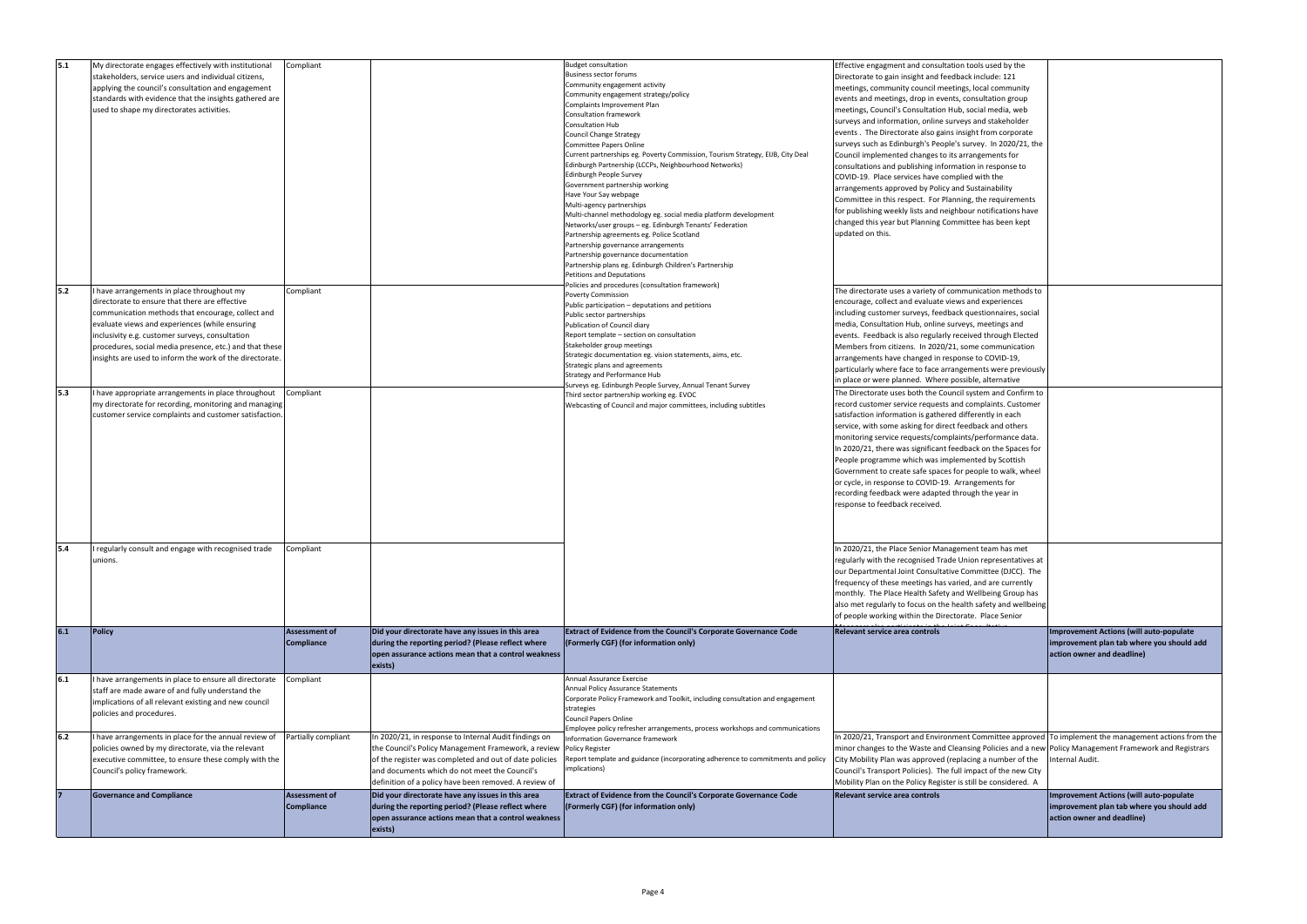| 7.1 | I ensure directorate staff are aware of their<br>responsibilities in relation to the Council's governance<br>framework and that the authority, responsibility and<br>accountability levels within my directorate are clearly<br>defined, with proper officer designation delegated,<br>recorded, monitored, revoked and reviewed regularly<br>to ensure ongoing compliance with the Scheme of<br>Delegation.                                                       | Compliant                                 |                                                                                                                                                                           | Codes of Conduct<br>Committee Terms of Reference and Delegated Functions<br>Council's Procedural Standing Orders<br>Councillors' Code of Conduct<br>Disclosure and PVG checks<br><b>Employee Induction</b><br>Employee Performance Framework<br>Leadership Programme<br>Legal Services provision of advice<br>Member/Officer Protocol                                                                                                                                                                                                                                                                                                                                                                                                                                                                                                                  | The Directorate has appropriate arrangements in place to<br>adhere to the Council's Scheme of Delegation and to record<br>any further delegations which are implemented within the<br>directorate. These are also passed to the Council's<br>Governance team to be recorded.                                                                                                                                                                                                                                                                                                                                                                                                                                                                                                                                                                                                                                                                                                                            | A review of the Scheme of Delegation is planned<br>when the new Senior Management structure for<br>the Council is confirmed. |
|-----|--------------------------------------------------------------------------------------------------------------------------------------------------------------------------------------------------------------------------------------------------------------------------------------------------------------------------------------------------------------------------------------------------------------------------------------------------------------------|-------------------------------------------|---------------------------------------------------------------------------------------------------------------------------------------------------------------------------|--------------------------------------------------------------------------------------------------------------------------------------------------------------------------------------------------------------------------------------------------------------------------------------------------------------------------------------------------------------------------------------------------------------------------------------------------------------------------------------------------------------------------------------------------------------------------------------------------------------------------------------------------------------------------------------------------------------------------------------------------------------------------------------------------------------------------------------------------------|---------------------------------------------------------------------------------------------------------------------------------------------------------------------------------------------------------------------------------------------------------------------------------------------------------------------------------------------------------------------------------------------------------------------------------------------------------------------------------------------------------------------------------------------------------------------------------------------------------------------------------------------------------------------------------------------------------------------------------------------------------------------------------------------------------------------------------------------------------------------------------------------------------------------------------------------------------------------------------------------------------|------------------------------------------------------------------------------------------------------------------------------|
| 7.2 | I ensure my directorate's activities are fully compliant<br>with relevant Scottish, UK and EU legislation and<br>regulations.                                                                                                                                                                                                                                                                                                                                      | Compliant                                 |                                                                                                                                                                           | Policies and procedures<br>Regulatory body reporting eg. SSSC, GTCS<br>Scheme of Delegation to Officers<br>Statutory officer appointments and responsibilities<br>Statutory/lead officers' independent reports to committee eg. Monitoring Officer,<br>Chief Social Work Officer, Chief Internal Auditor<br>Whistleblowing Policy                                                                                                                                                                                                                                                                                                                                                                                                                                                                                                                      | Annual (or other frequency) returns are completed in<br>accordance with compliance arrangements.                                                                                                                                                                                                                                                                                                                                                                                                                                                                                                                                                                                                                                                                                                                                                                                                                                                                                                        |                                                                                                                              |
|     | <b>Responsibility and Accountability</b>                                                                                                                                                                                                                                                                                                                                                                                                                           | <b>Assessment of</b><br><b>Compliance</b> | Did your directorate have any issues in this area<br>during the reporting period? (Please reflect where<br>open assurance actions mean that a control weakness<br>exists) | Extract of Evidence from the Council's Corporate Governance Code<br>(Formerly CGF) (for information only)                                                                                                                                                                                                                                                                                                                                                                                                                                                                                                                                                                                                                                                                                                                                              | <b>Relevant service area controls</b>                                                                                                                                                                                                                                                                                                                                                                                                                                                                                                                                                                                                                                                                                                                                                                                                                                                                                                                                                                   | Improvement Actions (will auto-populate<br>improvement plan tab where you should add<br>action owner and deadline)           |
| 8.1 | My directorate ensures our officers are clear on their<br>roles and responsibilities in terms of relationships and<br>decision making.                                                                                                                                                                                                                                                                                                                             | Compliant                                 |                                                                                                                                                                           | Annual Assurance Process (Council Companies and Joint Boards)<br>Annual Assurance Process (Directorates)<br>Codes of Conduct<br>Commercial and Procurement Strategy<br>Committee Terms of Reference and Delegated Functions                                                                                                                                                                                                                                                                                                                                                                                                                                                                                                                                                                                                                            | As part of the induction to new positions, the roles and<br>responsibilities of the role are made clear. This includes<br>relationships and decision making. The Directorate has<br>regular Senior Management Team meetings, service area<br>meetings and 121 conversations with all staff where these                                                                                                                                                                                                                                                                                                                                                                                                                                                                                                                                                                                                                                                                                                  |                                                                                                                              |
| 8.2 | I ensure that the Council's ethical standards are<br>understood and embedded across my directorate and<br>are upheld by external providers of services.                                                                                                                                                                                                                                                                                                            | Compliant                                 |                                                                                                                                                                           | Consultation and engagement<br><b>Contract Standing Orders</b><br><b>Council Change Strategy</b><br>committee reporting                                                                                                                                                                                                                                                                                                                                                                                                                                                                                                                                                                                                                                                                                                                                | Complaints Improvement Plan<br>See 8.1. For external providers of service, the standards<br>expected by the Council are set out in operating agreements.<br>Council company monitoring including Governance Hub, Council Observers on Boards,                                                                                                                                                                                                                                                                                                                                                                                                                                                                                                                                                                                                                                                                                                                                                           |                                                                                                                              |
| 8.3 | My directorate ensures that decisions are made on the Compliant<br>basis of objective information, the consideration of<br>best value, risk, stakeholder views, rigorous analysis,<br>and consideration of future impacts. This is formalised<br>through appropriate structures. (i.e SMT reporting)                                                                                                                                                               |                                           |                                                                                                                                                                           | Edinburgh People Survey<br><b>Employee Code of Conduct</b><br><b>Grant Standing Orders</b><br>Member/Officer Protocol<br>Monitoring/reporting on delivery of 52 coalition commitments<br>Onboarding and induction for officers<br>Performance Framework<br>Policies and procedures                                                                                                                                                                                                                                                                                                                                                                                                                                                                                                                                                                     | Decision making in the directorate is made on the basis of<br>objective information, best value, risk, stakeholder views,<br>analysis and consideration of future impacts. This is<br>formalised through reports to Heads of Service, to the<br>Executive Director and to Committee as appropriate,<br>depending on the decison required. These arrangements are<br>supported by central services e.g. Finance, Procurement,                                                                                                                                                                                                                                                                                                                                                                                                                                                                                                                                                                            |                                                                                                                              |
| 8.4 | I consult with elected members as appropriate and as<br>required under the Scheme of Delegation.                                                                                                                                                                                                                                                                                                                                                                   | Compliant                                 |                                                                                                                                                                           | Procurement framework<br><b>Procurement Handbook</b><br>Public participation - deputations and petitions<br>Report template and guidance<br>Scheme of Delegation to Officers<br>Service Level Agreement template<br><b>Standard Condition of Grant</b>                                                                                                                                                                                                                                                                                                                                                                                                                                                                                                                                                                                                 | The Place Senior Management team regularly meet with the<br>relevant Convener and Vice Convener to discuss operational<br>and strategic matters where decisions are required. Relevant<br>decisions are referred to Committee for decision. Where an<br>urgent decision is required, this will be taken by the Executive<br>Director in consultation with the the relevant Convener and                                                                                                                                                                                                                                                                                                                                                                                                                                                                                                                                                                                                                 |                                                                                                                              |
|     | <b>Information Governance</b>                                                                                                                                                                                                                                                                                                                                                                                                                                      | Assessment of<br><b>Compliance</b>        | Did your directorate have any issues in this area<br>during the reporting period? (Please reflect where<br>open assurance actions mean that a control weakness<br>exists) | <b>Extract of Evidence from the Council's Corporate Governance Code</b><br>(Formerly CGF) (for information only)                                                                                                                                                                                                                                                                                                                                                                                                                                                                                                                                                                                                                                                                                                                                       | Relevant service area controls                                                                                                                                                                                                                                                                                                                                                                                                                                                                                                                                                                                                                                                                                                                                                                                                                                                                                                                                                                          | <b>Improvement Actions (will auto-populate</b><br>improvement plan tab where you should add<br>action owner and deadline)    |
| 9.1 | I ensure directorate staff are made aware of their<br>responsibilities in relation to the proper management<br>of Council information, including the need to adhere to<br>relevant legislation, Council policies, procedures and<br>guidance around: information governance; records<br>management; data quality; data breaches and privacy<br>impact assessments; information rights; information<br>compliance; information security; and ICT acceptable<br>use. | Compliant                                 |                                                                                                                                                                           | Annual communications plan, awareness raising initiatives and training events<br>Centralised Information governance unit<br>Council wide Record of Processing<br>Data quality reviews and audits form part of statutory returns<br>Established framework of management information and reporting to support<br>operational decision making and trend analysis<br><b>Information Board</b><br>Information governance policies, framework, guidance, procedures and toolkit<br>Information sharing agreements and data protection impact assessments<br>Locking Client's Record Guidance<br>Mandatory training for all employees<br>Staff responsibilities outlined in relevant policies - Employee Code of Conduct, ICT<br>Acceptable Use Policy, Policy on Fraud Prevention<br>Standard data related terms and conditions in all new Council contracts | The Directorate follows the Council's policies and procedures<br>for information governance and the associated roles and<br>responsibilities for individuals. As part of induction to new<br>positions, there is a requirement to complete the necessary<br>essential learning on Information Governance. Individuals<br>work with the Governance team as appropriate if there are<br>questions or new arrangements being implemented where<br>information governance advice is required. Individuals are<br>prompted to confirm that they comply with the Council's ICT<br>acceptable use policy at each login on a Council IT device.<br>Any breach of information compliance is reported through<br>the appropriate processes for investigation and any<br>improvements are implemented. Place is represented on the<br>Council's Information Governance Board and<br>actions/information from this group is shared with the Place<br>Extended Senior Management team for cascade as<br>appropriate. |                                                                                                                              |
| 9.2 | I ensure data sharing arrangements with third parties<br>are recorded, followed and regularly reviewed<br>throughout all service areas in my directorate.                                                                                                                                                                                                                                                                                                          | Compliant                                 |                                                                                                                                                                           |                                                                                                                                                                                                                                                                                                                                                                                                                                                                                                                                                                                                                                                                                                                                                                                                                                                        | Appropriate data sharing agreements are in place with third<br>parties. These are followed and regularly reviewed.                                                                                                                                                                                                                                                                                                                                                                                                                                                                                                                                                                                                                                                                                                                                                                                                                                                                                      |                                                                                                                              |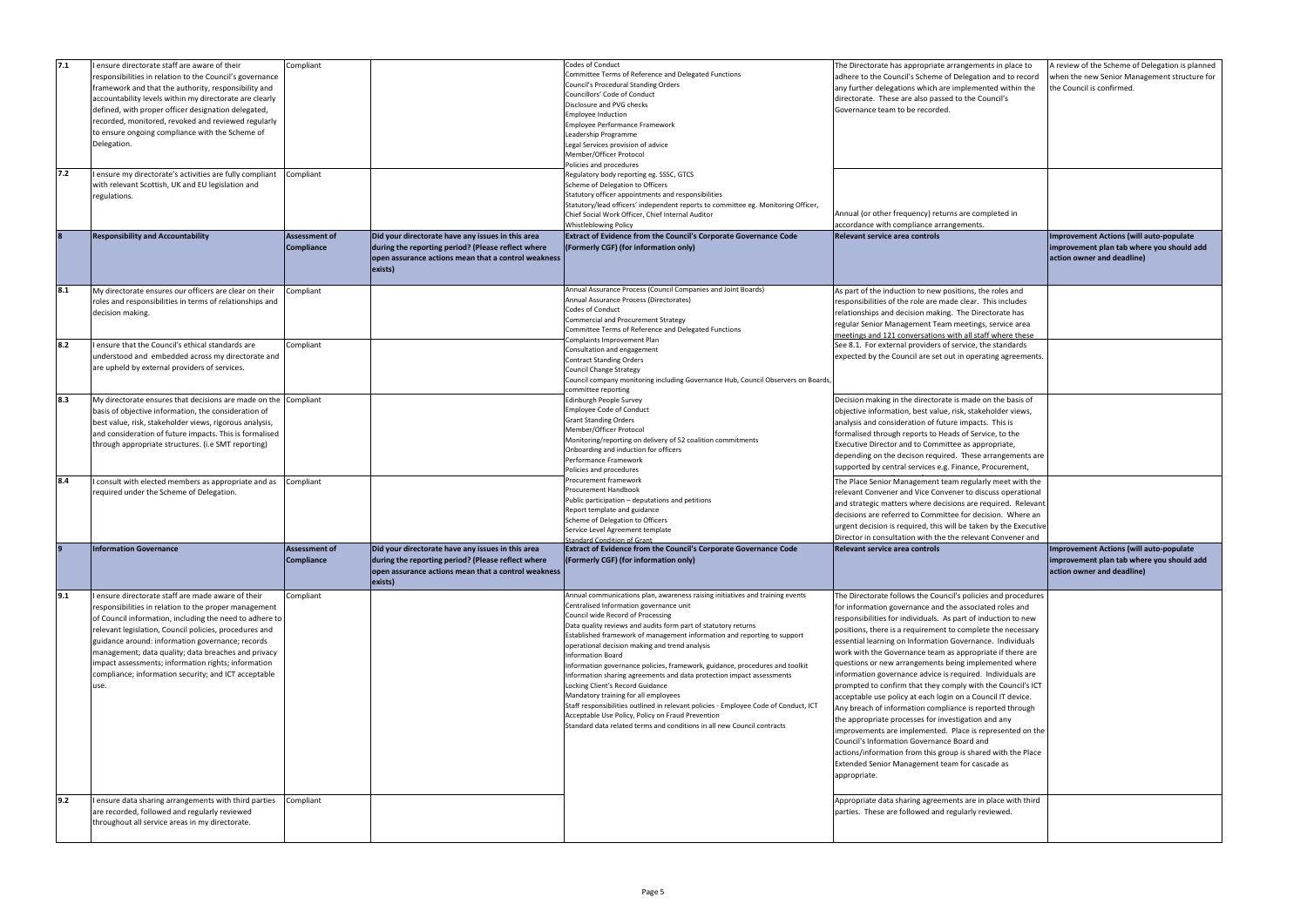| 10   | <b>Health and Safety</b>                                                                                                                                                                                                                                                                                  | Assessment of<br>Compliance               | Did your directorate have any issues in this area<br>during the reporting period? (Please reflect where<br>open assurance actions mean that a control weakness<br>exists) | <b>Extract of Evidence from the Council's Corporate Governance Code</b><br>(Formerly CGF) (for information only)                                                                                                                                                                                                                                                                                                                                                                                                                                                                      | <b>Relevant service area controls</b>                                                                                                                                                                                                                                                                                                                                                                                                                                                                                                                                                                                                                                                                                                                                                                                                                 | Improvement Actions (will auto-populate<br>improvement plan tab where you should add<br>action owner and deadline)        |
|------|-----------------------------------------------------------------------------------------------------------------------------------------------------------------------------------------------------------------------------------------------------------------------------------------------------------|-------------------------------------------|---------------------------------------------------------------------------------------------------------------------------------------------------------------------------|---------------------------------------------------------------------------------------------------------------------------------------------------------------------------------------------------------------------------------------------------------------------------------------------------------------------------------------------------------------------------------------------------------------------------------------------------------------------------------------------------------------------------------------------------------------------------------------|-------------------------------------------------------------------------------------------------------------------------------------------------------------------------------------------------------------------------------------------------------------------------------------------------------------------------------------------------------------------------------------------------------------------------------------------------------------------------------------------------------------------------------------------------------------------------------------------------------------------------------------------------------------------------------------------------------------------------------------------------------------------------------------------------------------------------------------------------------|---------------------------------------------------------------------------------------------------------------------------|
| 10.1 | Directorate staff are made aware of their<br>responsibilities under relevant Health & Safety policies<br>and procedures and I have appropriate arrangements<br>in place for the identification and provision of Health<br>& Safety training necessary for all job roles, including<br>induction training. | Compliant                                 |                                                                                                                                                                           | Contingency planning and business continuity arrangements<br>Corporate Health and Safety Strategy and Plan<br>Council Health and Safety Group<br><b>Employee Code of Conduct</b><br><b>Enterprise Risk Management Policy</b><br>Enterprise Risk Management Policy and Risk Management Procedure<br>External validation/review eg. external audit, independent assurance providers<br>Health and safety audits                                                                                                                                                                         | This forms part of the induction process for new positions<br>and regular updates are provided at 121s, team meetings<br>and, for frontline services, through toolbox talks. Regular<br>reviews of Health and Safety risk and implementation are<br>carried out and any identified improvements are<br>implemented. In 2020/21, additional Health and Safety<br>arrangements were implemented in response to COVID-19                                                                                                                                                                                                                                                                                                                                                                                                                                 |                                                                                                                           |
| 10.2 | I have the necessary arrangements in place to<br>establish, implement and maintain procedures for<br>ongoing hazard identification, risk assessment and the<br>determination of necessary controls to ensure all<br>Health & Safety risks are adequately controlled.                                      | Compliant                                 |                                                                                                                                                                           | Health & Safety policies and procedures<br>Institution of Occupational Safety and Health training<br>Mandatory Health & Safety training for staff<br>Reporting/review/monitoring at all levels - committee, CLT, SMTs, service level<br><b>Risk Management Groups</b><br>Risk management policies and strategies (eg procurement, standing orders, project<br>management, health and safety, information governance)<br>Risk Management Procedure                                                                                                                                     | This forms part of the induction process for new positions<br>and regular updates are provided at 121s, team meetings<br>and, for frontline services, through toolbox talks. Regular<br>reviews of Health and Safety risk and implementation are<br>carried out and any identified improvements are<br>implemented. Service areas work closely with Corporate<br>Health and Safety and Trade Union colleagues on health and                                                                                                                                                                                                                                                                                                                                                                                                                           |                                                                                                                           |
| 10.3 | have competencies, processes and controls in place to Compliant<br>ensure that all service areas in my directorate, and<br>other areas of responsibility, operate in compliance<br>with all applicable Health & Safety laws and<br>regulations.                                                           |                                           |                                                                                                                                                                           | Risk management tools<br>Scheme of Delegation<br>Schools assurance programme<br>Training, eLearning and workshops for staff and members                                                                                                                                                                                                                                                                                                                                                                                                                                               | See 10.1 and 10.2. For COVID-19 positive cases these should<br>be recorded on SHE Assure. Following feedback from the<br>Trade Unions, it was identified that not all cases were<br>recorded correctly and therefore a service review was<br>undertaken and all managers were reminded of their<br>responsibilities in respect of this.                                                                                                                                                                                                                                                                                                                                                                                                                                                                                                               |                                                                                                                           |
| 10.4 | I have a robust governance and reporting structure for Compliant<br>Health and Safety in my directorate.                                                                                                                                                                                                  |                                           |                                                                                                                                                                           |                                                                                                                                                                                                                                                                                                                                                                                                                                                                                                                                                                                       | Arrangements for health and safety governance and<br>reporting are well established in Place services and generally<br>work well. Health and Safety is often discussed in 121s,                                                                                                                                                                                                                                                                                                                                                                                                                                                                                                                                                                                                                                                                       |                                                                                                                           |
| 11   | Performance                                                                                                                                                                                                                                                                                               | <b>Assessment of</b><br><b>Compliance</b> | Did your directorate have any issues in this area<br>during the reporting period? (Please reflect where<br>open assurance actions mean that a control weakness<br>exists) | Extract of Evidence from the Council's Corporate Governance Code<br>(Formerly CGF) (for information only)                                                                                                                                                                                                                                                                                                                                                                                                                                                                             | Relevant service area controls                                                                                                                                                                                                                                                                                                                                                                                                                                                                                                                                                                                                                                                                                                                                                                                                                        | Improvement Actions (will auto-populate<br>improvement plan tab where you should add<br>action owner and deadline)        |
| 11.1 | I have arrangements in place for reporting to CLT,<br>Committee and/or Council and, where performance<br>monitoring identifies inadequate service delivery or<br>poor value for money, ensure that improvement<br>measures to address these issues are implemented and<br>monitored.                      | Compliant                                 |                                                                                                                                                                           | Annual external reporting eg. Local Government Benchmarking Framework, Scottish<br>Public Services Ombudsman, Scottish Government, etc<br>Annual performance report to Council<br>B agenda protocol<br>Best Value reporting<br>CLT Quarterly performance meeting<br>Committee Terms of Reference and Delegated Functions<br>Local Government Benchmarking Framework                                                                                                                                                                                                                   | Service performance is regularly reviewed by service<br>managers and is reported to Senior Managers. Regular<br>performance updates are shared with Senior Managers and<br>reported to CLT and to Committee as part of the corporate<br>reporting schedule. Performance of services is included in<br>the annual external reporting frameworks, through Best<br>Value audits, through the LGBF and in monitoring delivery of                                                                                                                                                                                                                                                                                                                                                                                                                          |                                                                                                                           |
| 11.2 | My directorate regularly works with relevant teams in Compliant<br>Strategy and Communications to review and improve<br>effectiveness by performance monitoring,<br>benchmarking and other methods to achieve defined<br>outcomes.                                                                        |                                           |                                                                                                                                                                           | Monitoring/reporting on delivery of 52 coalition commitments<br>Performance Framework<br><b>Strategy and Performance Hub</b>                                                                                                                                                                                                                                                                                                                                                                                                                                                          | The Directorate works closely with colleagues in Strategy and<br>Communications to review performance and to address any<br>areas of concern. Improvements are recommended by<br>service managers, SMTs and by Strategy Communications<br>colleagues and implemented as appropriate.                                                                                                                                                                                                                                                                                                                                                                                                                                                                                                                                                                  |                                                                                                                           |
| $12$ | <b>Commercial and Contract Management</b>                                                                                                                                                                                                                                                                 | <b>Assessment of</b><br><b>Compliance</b> | Did your directorate have any issues in this area<br>during the reporting period? (Please reflect where<br>open assurance actions mean that a control weakness<br>exists) | Extract of Evidence from the Council's Corporate Governance Code<br>(Formerly CGF) (for information only)                                                                                                                                                                                                                                                                                                                                                                                                                                                                             | Relevant service area controls                                                                                                                                                                                                                                                                                                                                                                                                                                                                                                                                                                                                                                                                                                                                                                                                                        | Improvement Actions (will auto-populate<br>improvement plan tab where you should add<br>action owner and deadline)        |
| 12.1 | I ensure all goods, services and works are procured and Compliant<br>managed in compliance with the Contract Standing<br>Orders.                                                                                                                                                                          |                                           |                                                                                                                                                                           | Annual Assurance Process (Directorates)<br>Codes of Conduct<br>Commercial and Procurement Strategy<br>Committee Terms of Reference and Delegated Functions<br>Contract and Grants Management team<br><b>Contract Standing Orders</b><br>Council company monitoring including Governance Hub, Council Observers on Board<br>committee reporting<br><b>Grant Standing Orders</b><br>Legal Services provision of advice<br>Policies and procedures<br>Procurement Handbook<br>Scheme of Delegation to Officers<br>Service Level Agreement Register<br><b>Standard Condition of Grant</b> | The Directorate procures goods, services and works in<br>accordance with the Council's contract standing orders,<br>including seeking Committee approval where appropriate.<br>Where this is not possible, waivers are used to explain the<br>reason for not complying with the CSOs and these are<br>approved by the appropriate Senior Manager. Where<br>appropriate, Committee approval is sought and waivers are<br>reported. Working closely with Procurement colleagues,<br>regular reviews of contractual arrangements are undertaken<br>and updates prepared for Senior Managers. Grant<br>monitoring arrangements are in place where required and<br>the Contract Register is regularly reviewed to ensure that it is<br>accurate and up to date. Compliance with procurement<br>arrangements is regularly reported to and analysed by Place |                                                                                                                           |
| 13   | <b>Change and Project Management</b>                                                                                                                                                                                                                                                                      | <b>Assessment of</b><br><b>Compliance</b> | Did your directorate have any issues in this area<br>during the reporting period? (Please reflect where<br>open assurance actions mean that a control weakness<br>exists) | Extract of Evidence from the Council's Corporate Governance Code<br>(Formerly CGF) (for information only)                                                                                                                                                                                                                                                                                                                                                                                                                                                                             | Relevant service area controls                                                                                                                                                                                                                                                                                                                                                                                                                                                                                                                                                                                                                                                                                                                                                                                                                        | <b>Improvement Actions (will auto-populate</b><br>improvement plan tab where you should add<br>action owner and deadline) |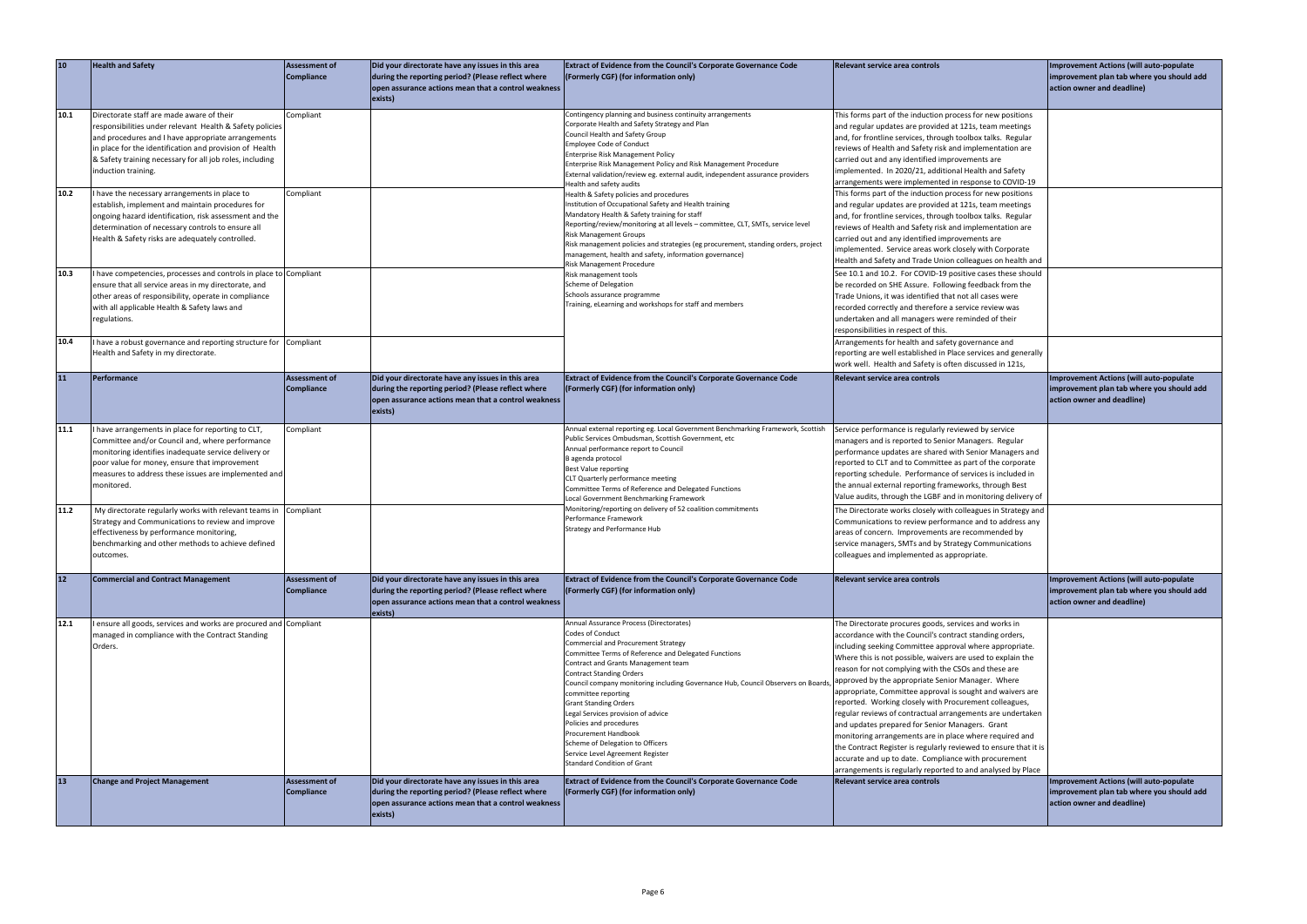| 13.1 | All projects and programmes have a clear business<br>justification, as a minimum this should articulate<br>outcomes and benefits; have appropriate governance<br>n place to support delivery; effective controls in place<br>to track delivery progress and to take corrective action<br>if required; have a robust benefits management<br>framework in place; and ensure that a formal closure<br>process is undertaken. | Compliant                          |                                                                                                                                                                                                                                                                | 2050 City Vision<br><b>Budget Planning</b><br>Capital Budget Strategy<br>City Plan<br>CLT Change Board<br>Committee Terms of Reference and Delegated Functions<br><b>Contract Standing Orders</b><br><b>Council Business Plan</b><br><b>Council Change Strategy</b><br>Council's Risk Appetite Statement<br><b>Enterprise Risk Management Policy</b><br>External audits, reviews and validation<br><b>Finance Rules</b><br><b>Financial Regulations</b><br>Procurement framework<br>Report template and guidance<br>Revenue Budget Framework<br><b>Risk Registers</b><br>Scheme of Delegation to Officers<br>Service Planning<br><b>Sustainability Strategy process</b><br><b>Treasury Management Strategy</b> | The Directorate reviewed the projects and programmes<br>included in the Corporate Change Portfolio in 2020/21 and<br>has adapted reporting in accordance with the changes<br>implemented as part of the Adaptation and Renewal<br>programme. Individual projects and programmes have<br>governance arrangements appropriate to the size and scale<br>of the projects. These governance arrangements are<br>reviewed and updated regularly. As part of the development<br>of the action plan to support delivery of the new Council<br>business plan, an update to Place projects and programmes<br>will be considered. In addition, a new approach to Project<br>Risk Management has been piloted and will roll-out across<br>the Council in 2021/22. Place will implement these changes<br>at the appropriate time. |                                                                                                                                                                                                                              |
|------|---------------------------------------------------------------------------------------------------------------------------------------------------------------------------------------------------------------------------------------------------------------------------------------------------------------------------------------------------------------------------------------------------------------------------|------------------------------------|----------------------------------------------------------------------------------------------------------------------------------------------------------------------------------------------------------------------------------------------------------------|----------------------------------------------------------------------------------------------------------------------------------------------------------------------------------------------------------------------------------------------------------------------------------------------------------------------------------------------------------------------------------------------------------------------------------------------------------------------------------------------------------------------------------------------------------------------------------------------------------------------------------------------------------------------------------------------------------------|----------------------------------------------------------------------------------------------------------------------------------------------------------------------------------------------------------------------------------------------------------------------------------------------------------------------------------------------------------------------------------------------------------------------------------------------------------------------------------------------------------------------------------------------------------------------------------------------------------------------------------------------------------------------------------------------------------------------------------------------------------------------------------------------------------------------|------------------------------------------------------------------------------------------------------------------------------------------------------------------------------------------------------------------------------|
| 14.1 | <b>Financial Control</b>                                                                                                                                                                                                                                                                                                                                                                                                  | Assessment of<br>Compliance        | Did your directorate have any issues in this area<br>during the reporting period? (Please reflect where<br>open assurance actions mean that a control weakness<br>exists)                                                                                      | <b>Extract of Evidence from the Council's Corporate Governance Code</b><br>(Formerly CGF) (for information only)                                                                                                                                                                                                                                                                                                                                                                                                                                                                                                                                                                                               | Relevant service area controls                                                                                                                                                                                                                                                                                                                                                                                                                                                                                                                                                                                                                                                                                                                                                                                       | <b>Improvement Actions (will auto-populate</b><br>improvement plan tab where you should add<br>action owner and deadline)                                                                                                    |
| 14.1 | The operation of financial controls in my directorate is Partially compliant<br>effective in ensuring the valid authorisation of financial<br>transactions and maintenance of accurate accounting<br>records.                                                                                                                                                                                                             |                                    | Internal Audit have identified control weaknesses in<br>the recording of payments in a couple of Place services<br>Improvements have been made, where possible, and<br>system investments are planned to further address the<br>management actions identified. | <b>Budget Framework</b><br>Comprehensive system of revenue and capital monitoring, with SMT and CLT<br>oversight<br><b>Contract Standing Orders</b><br>Corporate Debt Policy<br>Council Business Plan                                                                                                                                                                                                                                                                                                                                                                                                                                                                                                          | The Place Directorate follows the financial control<br>procedures which have been set out in the Council's financial<br>strategy and associated arrangements. The oracle hierarchy<br>for the directorate has recently been reviewed and updated.<br>This review takes place annually.                                                                                                                                                                                                                                                                                                                                                                                                                                                                                                                               | Continue to monitor processes for fees and<br>charges to ensure there are no weaknesses on<br>the processing of fees and charges. Planned<br>system upgrades will improve the processes in<br>arrangements in some services. |
| 14.2 | I am confident that the arrangements in place to<br>monitor expenditure/budget variances would identify<br>control problems or variances that could have an effect<br>on the Annual Accounts.                                                                                                                                                                                                                             | Compliant                          |                                                                                                                                                                                                                                                                | <b>Council Change Strategy</b><br>Elected Member training on financial statements, financial planning and treasury<br>management<br><b>Employee Training</b><br>Finance & Resources Committee and Governance, Risk & Best Value Committee                                                                                                                                                                                                                                                                                                                                                                                                                                                                      | Finance is a standing item on the Place SMT agenda. The<br>Finance Manager (and team aligned to) for Place attend Place<br>SMT, divisional and service area management teams<br>regularly. Regular financial updates are provided, analysed<br>and actions taken to address any concerns identified. This                                                                                                                                                                                                                                                                                                                                                                                                                                                                                                            |                                                                                                                                                                                                                              |
| 14.3 | I have arrangements in place to ensure all material<br>commitments and contingent liabilities (i.e.<br>undertakings, past transactions or events resulting in<br>future financial liabilities) are notified to the Chief<br>Financial Officer.                                                                                                                                                                            | Compliant                          |                                                                                                                                                                                                                                                                | pversight/scrutiny<br>Finance Rules<br><b>Financial Regulations</b><br>Internal control framework<br>Medium-term Financial Strategy<br>Professional officer representation/support/advice on major project boards, project<br>assurance reviews, SMTs                                                                                                                                                                                                                                                                                                                                                                                                                                                          | This is undertaken by Service Managers in conjunction with<br>Finance Officers and the Place Finance Manager and team.                                                                                                                                                                                                                                                                                                                                                                                                                                                                                                                                                                                                                                                                                               |                                                                                                                                                                                                                              |
| 14.4 | I have arrangements in place to review and protect<br>assets against theft, loss and unauthorised use; identify<br>any significant losses; and, ensure the adequacy of<br>insurance provision in covering the risk of loss across<br>my directorate.                                                                                                                                                                      | Compliant                          |                                                                                                                                                                                                                                                                | Fiered framework of financial planning and control<br>Treasury Management Strategy                                                                                                                                                                                                                                                                                                                                                                                                                                                                                                                                                                                                                             | For the corporate estate, the responsibility for building<br>management rests with Facilities Management. For all other<br>buildings, management responsibility rests with the most<br>senior manager at that location. Service managers are also<br>responsible for ensuring appropriate arrangements to protect<br>assets against theft, loss or unauthorised use. Managers                                                                                                                                                                                                                                                                                                                                                                                                                                        |                                                                                                                                                                                                                              |
| 14.5 | I have arrangements in place for identifying any<br>weaknesses in my directorate's compliance with<br>Council financial policies or statutory/regulatory<br>requirements.                                                                                                                                                                                                                                                 | Compliant                          |                                                                                                                                                                                                                                                                |                                                                                                                                                                                                                                                                                                                                                                                                                                                                                                                                                                                                                                                                                                                | The Executive Director and Senior Managers work closely<br>with the Place Finance Manager and her team to ensure<br>compliance with the financial polcies and<br>statutory/regulatory requirements.                                                                                                                                                                                                                                                                                                                                                                                                                                                                                                                                                                                                                  |                                                                                                                                                                                                                              |
| 14.6 | I have arrangements in place for identifying any<br>internal control, risk management or asset valuation<br>problems within my directorate's service areas that<br>could affect the Annual Accounts.                                                                                                                                                                                                                      | Compliant                          |                                                                                                                                                                                                                                                                |                                                                                                                                                                                                                                                                                                                                                                                                                                                                                                                                                                                                                                                                                                                | See 14.1 - 14.5.                                                                                                                                                                                                                                                                                                                                                                                                                                                                                                                                                                                                                                                                                                                                                                                                     |                                                                                                                                                                                                                              |
| 15   | Group Accounts (Resources only)                                                                                                                                                                                                                                                                                                                                                                                           | <b>Assessment of</b><br>Compliance | Did your directorate have any issues in this area<br>during the reporting period? (Please reflect where<br>open assurance actions mean that a control weakness<br>exists)                                                                                      | Extract of Evidence from the Council's Corporate Governance Code<br>(Formerly CGF) (for information only)                                                                                                                                                                                                                                                                                                                                                                                                                                                                                                                                                                                                      | <b>Relevant service area controls</b>                                                                                                                                                                                                                                                                                                                                                                                                                                                                                                                                                                                                                                                                                                                                                                                | Improvement Actions (will auto-populate<br>improvement plan tab where you should add<br>action owner and deadline)                                                                                                           |
| 15.1 | I have arrangements in place for identifying and<br>reviewing any developments during the year that<br>should lead to additions, deletions or amendments to<br>the companies included in the Group Accounts.                                                                                                                                                                                                              |                                    |                                                                                                                                                                                                                                                                | Annual assurance exercise (internal audit input and oversight)<br>Annual Corporate Governance Framework self-assessment (internal audit input)<br>Annual Governance Statement - informed by the work of IA<br>Annual Internal Audit Plan (based on most significant risks to the Council)<br>Audit Charter<br>Chief Internal Auditor's direct reporting line to GRBV<br>Committee Terms of Reference and Delegated Functions - GRBV<br>Comprehensive system of revenue and capital monitoring, with SMT and CLT<br>oversight<br>ouncil Companies/ALFOs - Governance Hub. Observers, annual reporting to                                                                                                        |                                                                                                                                                                                                                                                                                                                                                                                                                                                                                                                                                                                                                                                                                                                                                                                                                      |                                                                                                                                                                                                                              |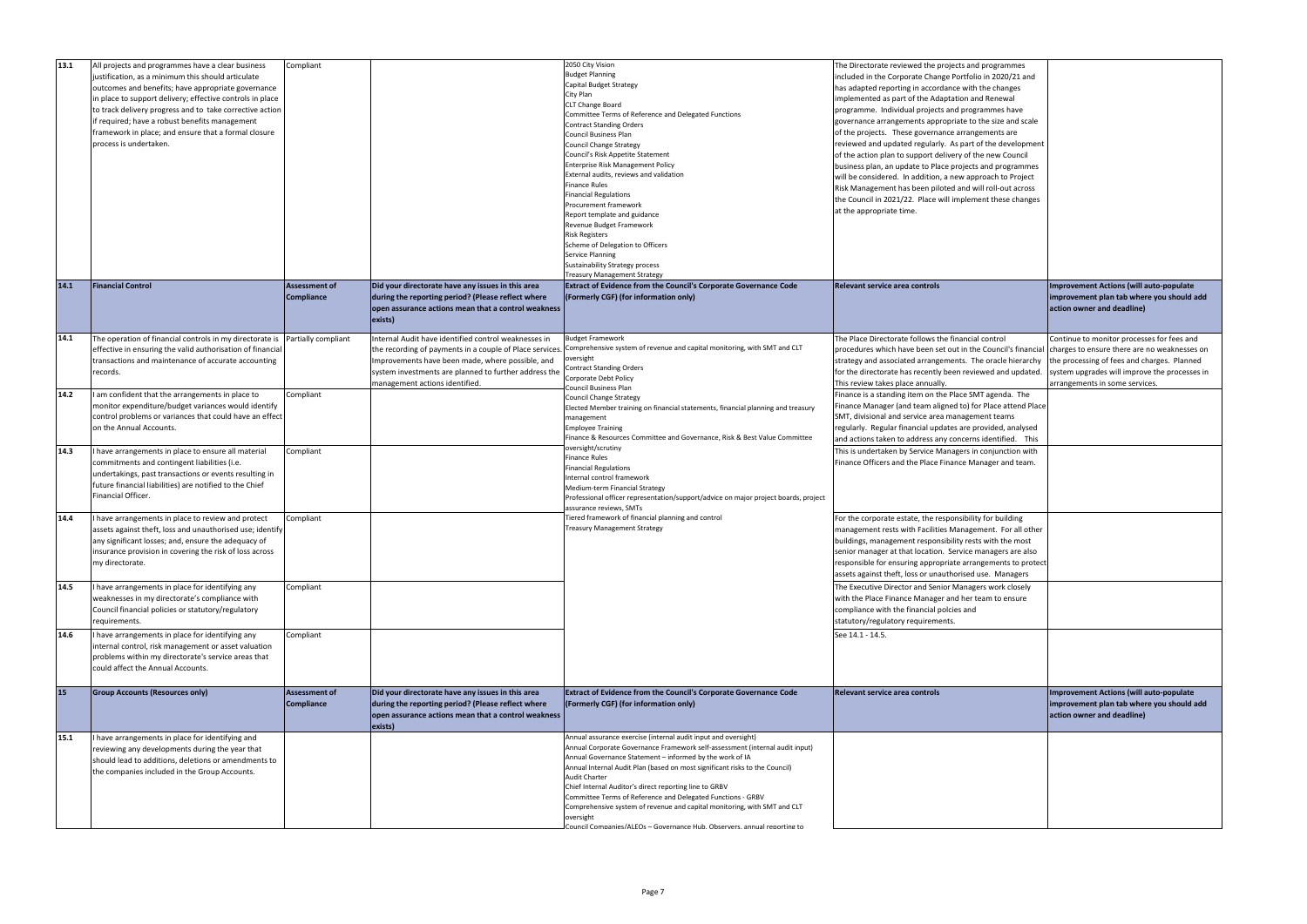| Relevant service area controls                                                                                                                                                            | Improvement Actions (will auto-populate<br>improvement plan tab where you should add<br>action owner and deadline)        |
|-------------------------------------------------------------------------------------------------------------------------------------------------------------------------------------------|---------------------------------------------------------------------------------------------------------------------------|
| There were no national inspection agency reports in 2020/21<br>for the Place Directorate.                                                                                                 |                                                                                                                           |
| Relevant service area controls                                                                                                                                                            | <b>Improvement Actions (will auto-populate</b><br>improvement plan tab where you should add<br>action owner and deadline) |
| All recommendations are addressed in accordance with<br>agreed management actions.                                                                                                        |                                                                                                                           |
| Relevant service area controls                                                                                                                                                            | <b>Improvement Actions (will auto-populate</b><br>improvement plan tab where you should add<br>action owner and deadline) |
| All outstanding actions and recommendations from previous<br>assurance statements, commissioned reviews and committee<br>reports continue to be implemented as per the agreed<br>actions. |                                                                                                                           |

|      |                                                                                                                                                                                                                                                                                                                         |                                           |                                                                                                                                                                           | <b>CONCITIONAL TION, OWNER CITY, UNITION TOPOTORS</b> IN                                                                                                                                                                                                                                                                                                                                                                                                                                                                                                               |                                                                                                                              |
|------|-------------------------------------------------------------------------------------------------------------------------------------------------------------------------------------------------------------------------------------------------------------------------------------------------------------------------|-------------------------------------------|---------------------------------------------------------------------------------------------------------------------------------------------------------------------------|------------------------------------------------------------------------------------------------------------------------------------------------------------------------------------------------------------------------------------------------------------------------------------------------------------------------------------------------------------------------------------------------------------------------------------------------------------------------------------------------------------------------------------------------------------------------|------------------------------------------------------------------------------------------------------------------------------|
| 15.2 | I have arrangements in place to identify and review any<br>internal control, risk management or asset valuation<br>problems with Council companies that could affect the<br>Group Accounts.                                                                                                                             |                                           |                                                                                                                                                                           | <b>Executive Committee and GRBV</b><br>External validation/review eg. external audit, independent assurance providers<br>Executive Committee and Governance, Risk & Best Value Committee<br>oversight/scrutiny<br>Regular 121 meetings between the Council's Chief Executive and the Chief Executives<br>of key ALEOs<br>Shareholder or service level agreements                                                                                                                                                                                                       |                                                                                                                              |
| 16   | <b>National Agency Inspection Reports</b>                                                                                                                                                                                                                                                                               | <b>Assessment of</b><br><b>Compliance</b> | Did your directorate have any issues in this area<br>during the reporting period? (Please reflect where<br>open assurance actions mean that a control weakness<br>exists) | <b>Extract of Evidence from the Council's Corporate Governance Code</b><br>(Formerly CGF) (for information only)                                                                                                                                                                                                                                                                                                                                                                                                                                                       | Relevant service area controls                                                                                               |
| 16.1 | I have arrangements in place to identify any reports<br>relating to my directorate and can confirm that there<br>were no inspection reports that could impact on the<br>signing of the Annual Governance Statement.                                                                                                     | Compliant                                 |                                                                                                                                                                           | Committee Terms of Reference and Delegated Functions<br>Governance, Risk and Best Value Committee - chaired by an opposition councillor<br>and excluding executive committee conveners from its membership, with power to<br>act on its own accord<br>Executive Committee and GRBV oversight of external audit and inspection activity<br>Scrutiny of directorate annual assurance schedules                                                                                                                                                                           | There were no national inspection agency reports in 2020/21<br>for the Place Directorate.                                    |
| 16.2 | I have arrangements in place that adequately monitor<br>and report on the implementation of<br>recommendations.                                                                                                                                                                                                         | Compliant                                 |                                                                                                                                                                           |                                                                                                                                                                                                                                                                                                                                                                                                                                                                                                                                                                        |                                                                                                                              |
| 17   | Internal Audit, External Audit and Review Reports                                                                                                                                                                                                                                                                       | <b>Assessment of</b><br><b>Compliance</b> | Did your directorate have any issues in this area<br>during the reporting period? (Please reflect where<br>open assurance actions mean that a control weakness<br>exists) | <b>Extract of Evidence from the Council's Corporate Governance Code</b><br>(Formerly CGF) (for information only)                                                                                                                                                                                                                                                                                                                                                                                                                                                       | Relevant service area controls                                                                                               |
| 17.1 | I have arrangements in place to ensure that all<br>recommendations from any internal audit, external<br>audit or review report published during the year, that<br>have highlighted high, medium or significant control<br>deficiencies, have been (or are being) implemented<br>and that this is monitored effectively. | Compliant                                 |                                                                                                                                                                           | A validation audit is included in the annual Internal Audit Plan<br>Agreed management actions arising from internal audits are recorded and monitored<br>through Team Central<br>Integral part of Annual Assurance Schedule<br>Overdue management actions are reported monthly to CLT and quarterly to GRBV                                                                                                                                                                                                                                                            | All recommendations are addressed in accordance with<br>agreed management actions.                                           |
| 18   | <b>Progress</b>                                                                                                                                                                                                                                                                                                         | <b>Assessment of</b><br><b>Compliance</b> | Did your directorate have any issues in this area<br>during the reporting period? (Please reflect where<br>open assurance actions mean that a control weakness<br>exists) | <b>Extract of Evidence from the Council's Corporate Governance Code</b><br>(Formerly CGF) (for information only)                                                                                                                                                                                                                                                                                                                                                                                                                                                       | Relevant service area controls                                                                                               |
| 18.1 | All outstanding issues or recommendations arising<br>from this exercise, commissioned reviews, committee<br>reports and other initiatives in previous years have<br>been addressed satisfactorily.                                                                                                                      | Partially compliant                       |                                                                                                                                                                           | Agreed management actions arising from internal audits are recorded and monitored  All outstanding actions and recommendations from previous<br>through Team Central<br>Overdue management actions are reported monthly to CLT and quarterly to GRBV<br>A validation audit is included in the annual Internal Audit Plan<br>Integral part of Annual Assurance Schedule<br>External Audit Report is scrutinised by GRBV and an improvement plan developed<br>Council participates in LAN (council scrutiny bodies) whose activity is based on shared<br>risk assessment | assurance statements, commissioned reviews and committee<br>reports continue to be implemented as per the agreed<br>actions. |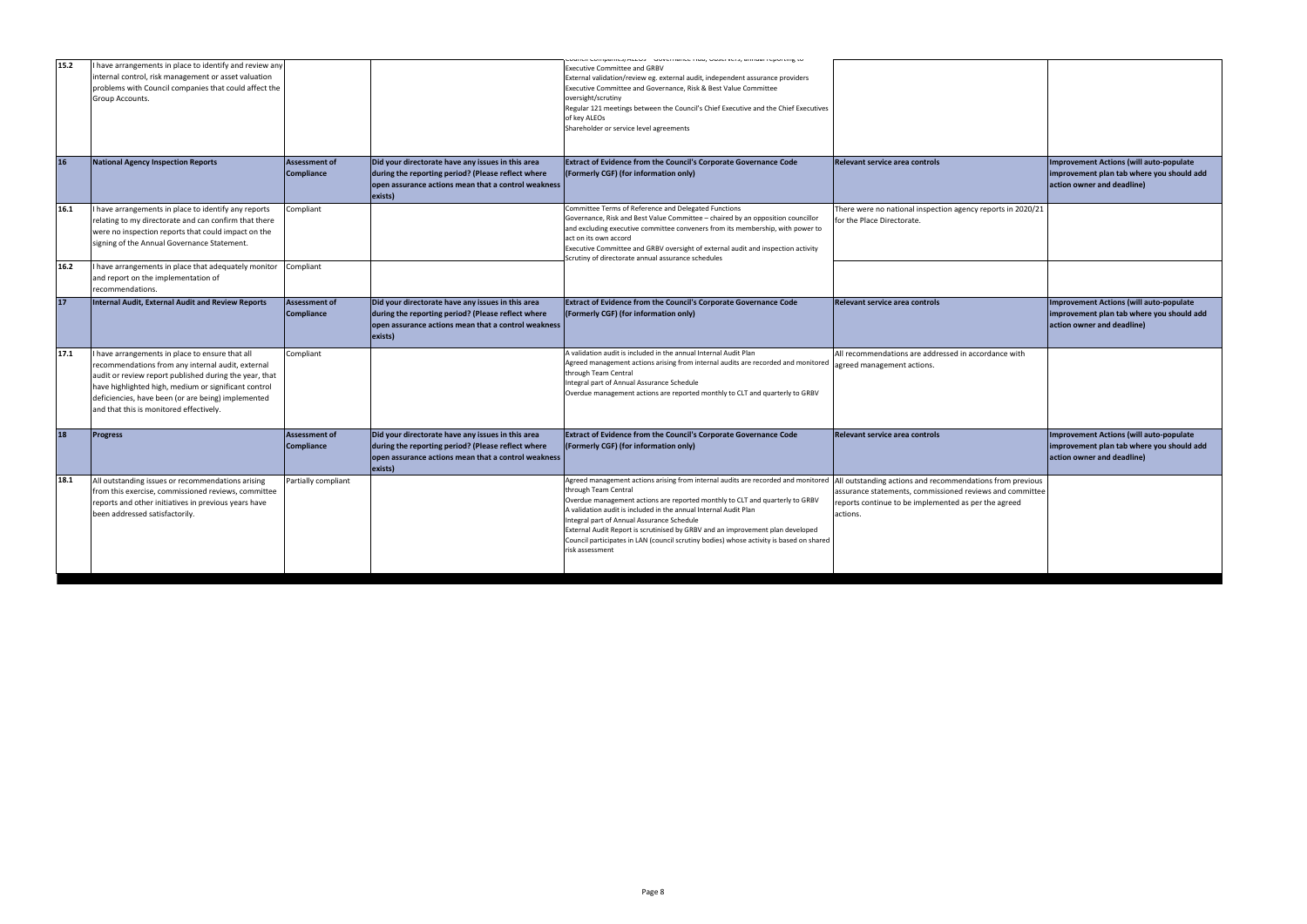#### **Appendix 2**

#### **Annual Assurance Schedule – Place Directorate**

#### **Improvement Plan Actions for implementation in 2021/22**

| <b>Assurance Statement</b>                                                                                                                                   | <b>Improvement Action</b>                                                                                                                                            | <b>Action Owner</b>                                | Planned                                           | <b>Status Update</b>                                                                                                                                                                                                                                                                                                                                                                                                                                                                                                                                                                                               |
|--------------------------------------------------------------------------------------------------------------------------------------------------------------|----------------------------------------------------------------------------------------------------------------------------------------------------------------------|----------------------------------------------------|---------------------------------------------------|--------------------------------------------------------------------------------------------------------------------------------------------------------------------------------------------------------------------------------------------------------------------------------------------------------------------------------------------------------------------------------------------------------------------------------------------------------------------------------------------------------------------------------------------------------------------------------------------------------------------|
| Criteria                                                                                                                                                     |                                                                                                                                                                      |                                                    | <b>Completion Date</b>                            |                                                                                                                                                                                                                                                                                                                                                                                                                                                                                                                                                                                                                    |
| I have internal controls and<br>procedures in place<br>throughout my directorate<br>that are proportionate,<br>robust, monitored and<br>operate effectively. | Continue to review internal controls and<br>to make appropriate changes to ensure<br>that they are proportionate, robust and<br>operate effectively.                 | Place Extended<br>Senior Management<br>Team (ESMT) | This is an on-<br>going<br>improvement<br>action. | As improvements are identified,<br>these are implemented within the<br>appropriate service area(s).                                                                                                                                                                                                                                                                                                                                                                                                                                                                                                                |
| I have controls and<br>procedures in place to<br>manage the risks in<br>delivering services through<br>council companies, partners<br>and third parties      | Continue to implement management<br>actions arising from Internal Audit<br>findings and address any weaknesses<br>identified in service processes and<br>procedures. | Place Extended<br>Senior Management<br>Team (ESMT) | This is an on-<br>going<br>improvement<br>action. | The implementation of Internal<br>Audit management actions is<br>discussed quarterly at Place Senior<br>Management Team meetings, at<br>divisional management teams and<br>in 121 conversations with<br>managers responsible for actions.<br>An Operations Manager was<br>appointed in November 2021 to<br>support First Line Governance and<br>Assurance across Place. In<br>addition, a colleague from Internal<br>Audit has been seconded to Place<br>from October 2021 for six months<br>to focus specifically on progress of<br>overdue agreed management<br>actions arising from Internal Audit<br>findings. |